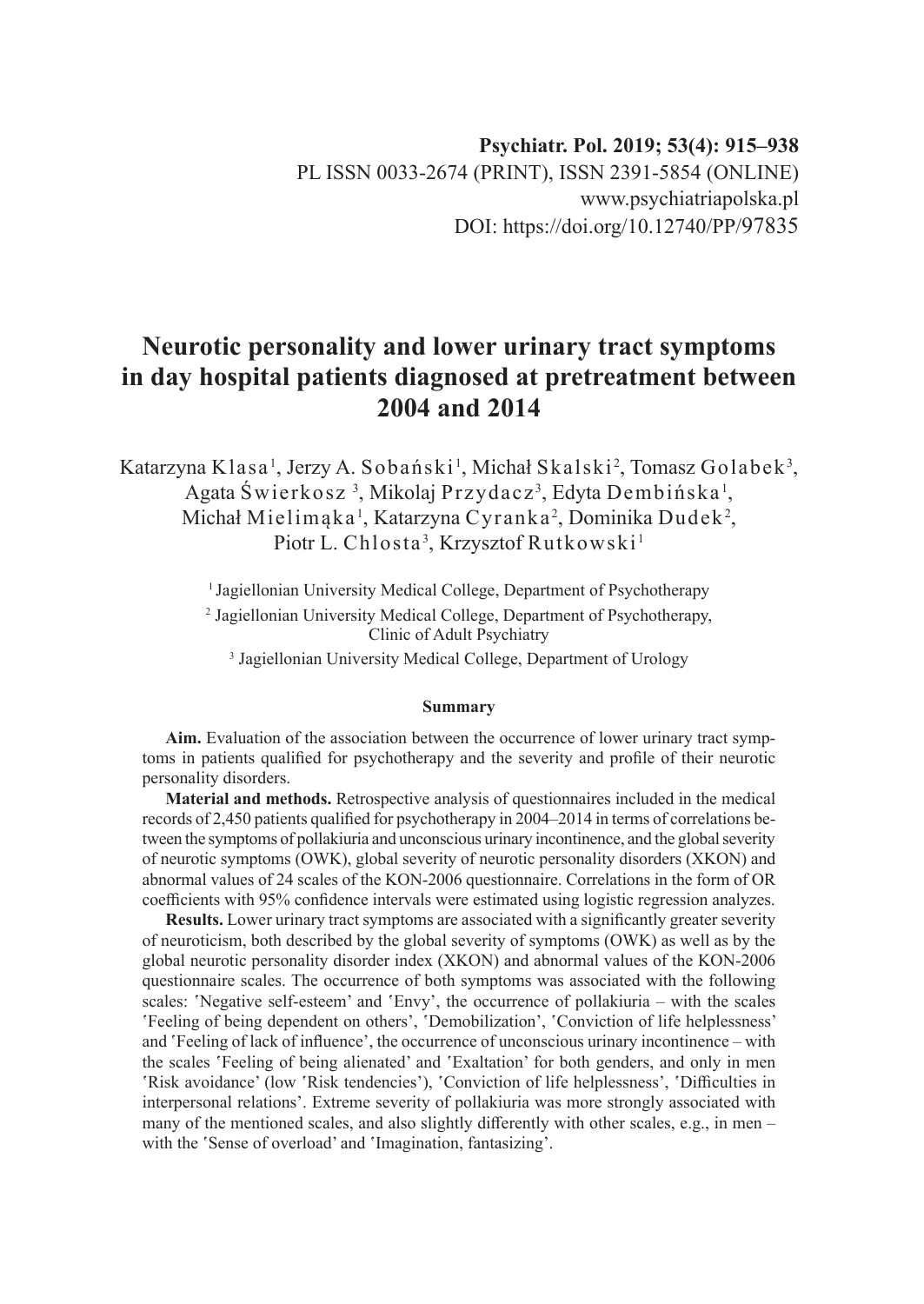**Conclusions.** Neurotic personality traits described by abnormal values of the KON-2006 questionnaire scales are associated with the presence (and also to some extent with the severity) of psychogenic lower urinary tract symptoms. Connections may be bi-directional – in some cases experiencing and self-description of personality traits may be secondary to suffering associated with pollakiuria and incontinence.

**Key words**: neurotic personality, lower urinary tract symptoms, neurotic disorders

### **Introduction**

Personality traits generally referred to as 'nervousness' or 'shyness' are an element of even the colloquial image of people complaining of lower urinary tract ailments, especially those associated with urinary incontinence. In urology, much attention is devoted to one of the forms of urinary incontinence, i.e., overactive bladder syndrome (OAB), recognizing in it a significant functional component – in addition to diseases such as interstitial cystitis/bladder pain syndrome (IC/BPS) and chronic prostatitis/ chronic pelvic pain syndrome (CPP), with the suggestion that insufficient treatment results may be associated with the omission of related mental and psychological difficulties and disorders [1–4].

The issues of psychological aspects in the population of broadly understood urological patients are raised in the literature both because of concern for the well-being of patients, as well as their relation to the effectiveness of treatment [5–11]. In a recent review of 32 studies on the psychological effects of OAB, attention is drawn to the tendency of patients to develop depressive symptoms, experiencing embarrassment, anxiety, social and sexual limitations, sleep quality and general quality of life disturbances, as well as the impact of OAB on persons close to patients [11]. It is worth citing the recent study on a large group of American veterans ( $n = 1,107$ ), in which the symptoms of overactive bladder were found in 22% of women, while 102 (9.2%) had depressive symptoms, 218 (19.7%) anxiety symptoms, and 188 (17.0%) PTSD symptoms [12].

Symptoms such as diurnal and nocturnal urinary incontinence, but also nocturnal and diurnal pollakiuria, are related to the burden of patients – often perpetuated from childhood – subjective sense of inferiority, real or anticipated ridicule or humiliation in others' eyes, feelings of inefficiency, social isolation, and avoidance, which definitely contribute to a reduced quality of life [13–17]. An example of the burdening impact of secondary symptoms of OAB on the lives of patients from this group may be the lifestyle change, e.g., diet alternation (limiting liquids) or avoiding moving away from the place of residence or moving only to the place where the toilet is available [3], on the one hand slightly resembling limitations associated with agoraphobia or social phobia [18–20] and, on the other hand, suggesting hyperactivity-overactivity of a person suffering from this disorder.

An important area of difficulty experienced by patients suffering from urological symptoms are problems in the field of sexual functioning and related secondary dysfunctions of the relationship [21–29]. At the same time, sexual traumas often occur in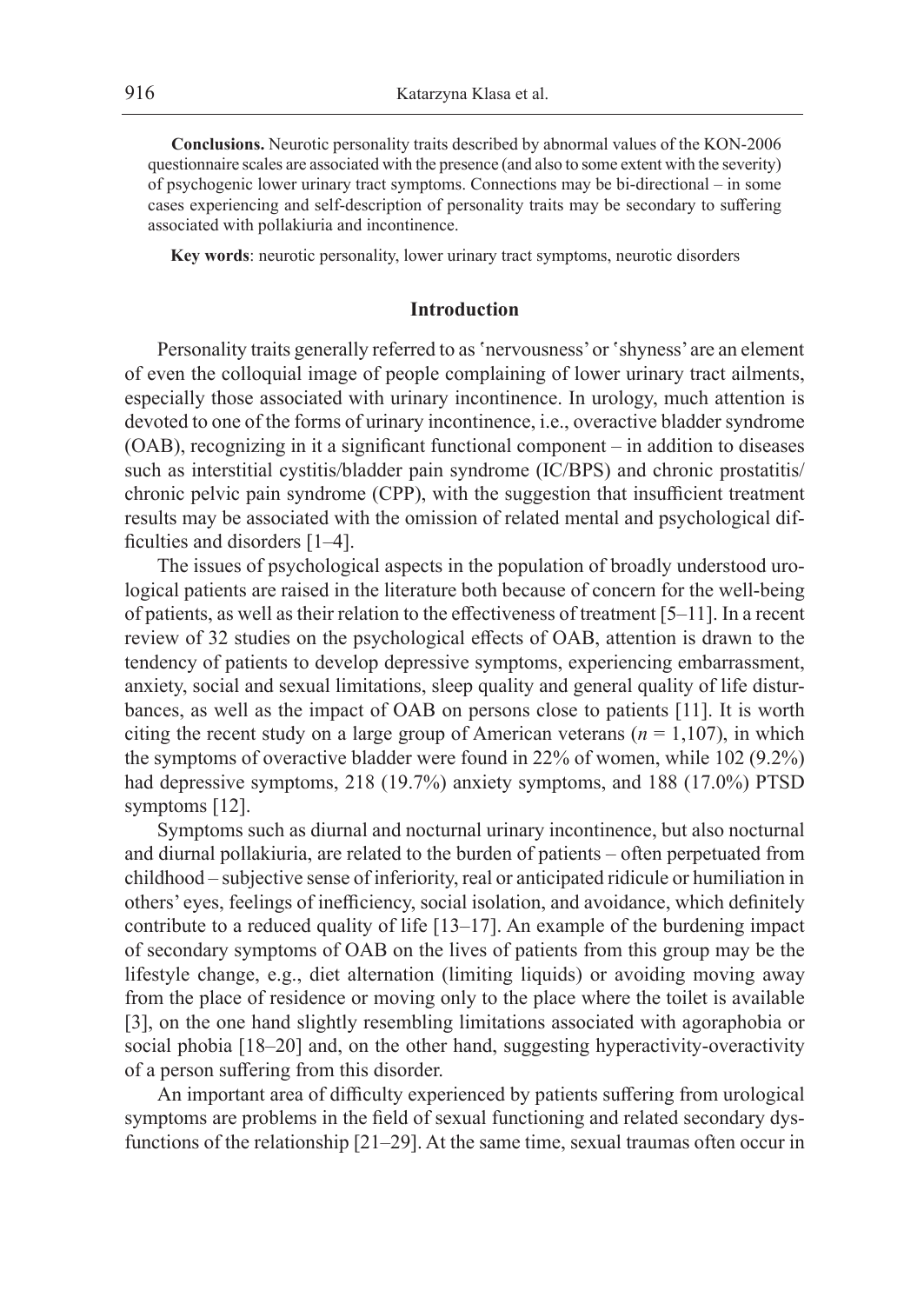this group [4, 12, 30], also associated with negative/low self-esteem, guilt, inferiority and secondary sexual dysfunctions. For example, in the mentioned study of American veterans, as many as 287 respondents (25.9%) reported the experience of sexual harassment during their lifetime [12].

Various life events (traumatic, but also not having such a character) play an important role in the etiopathogenesis of neurotic and personality disorders, shaping the psychopathological image of various psychological symptoms, including lower urinary tract symptoms [29, 31–37]. In the population of physically healthy people, which includes patients with psychogenic disorders (and the psychogenic character of lower urinary tract symptoms), 'pseudourological' symptoms may cause additional fear of potential manifestation of somatic illness, reduce the sense of control, exacerbate restrictions related to agoraphobia (with or without panic disorder) or social anxiety [38], e.g., by raising the risk of 'possible' failure to control urination or feeling urge to urinate.

Although research and clinical observations confirm the existence of links between urological symptoms and the state of mental health, it is noted that there is still little known about the basis of these connections. Leue et al. [1] indicate the possibility of referring to the concept of the bladder-gut-brain axis (BGBA) and suggest that functional disorders are the effect of a strong reaction to difficulties or traumatic events in childhood, resulting in experienced emotional and bodily distress, while, according to the authors, neuroticism or a tendency to negative emotionality may be the risk factor for their occurrence. Such assumptions are confirmed by recent studies on the Polish group of patients with neurotic disorders, in which two types of lower urinary tract symptoms (frequent urination and involuntary urination in men, and increased pollakiuria in women) were associated with [29] punishment for masturbation or sexual games as well as discomfort related to masturbation – associated with unintentional urination [28] – reported by women and probably being a consequence of punishment [35]. In an earlier publication, the traumatic influence of violence or pressure during early sexual relations is shown [29] by the link between the symptoms of involuntary urination and 'rather' unwanted sexual initiation or the one remembered as rape, one of the risk factors of sexual dysfunction in adulthood [35, 39–42].

Significant coexistence of lower urinary tract symptoms, i.e., those similar to OAB, with anxiety and depressive symptoms (e.g., [8, 11, 43]) allows to assume a relationship with personality traits such as: neuroticism, a tendency to experience negative emotions or timidity. Because in the clinical picture known from psychotherapy 'pseudourological' symptoms are often associated with a restriction of freedom of movement (often similar to agoraphobia) and coping 'outside' the home or family (they can thus inhibit the separation and individualization processes), it seems very likely that they will be related to the traits of experiencing and personality referring to psychastenicity, dependence, lack of resource, sense of lack of influence, dependence on others, outer containment, and secondarily – to negative self-esteem as well as difficulties in building relationships.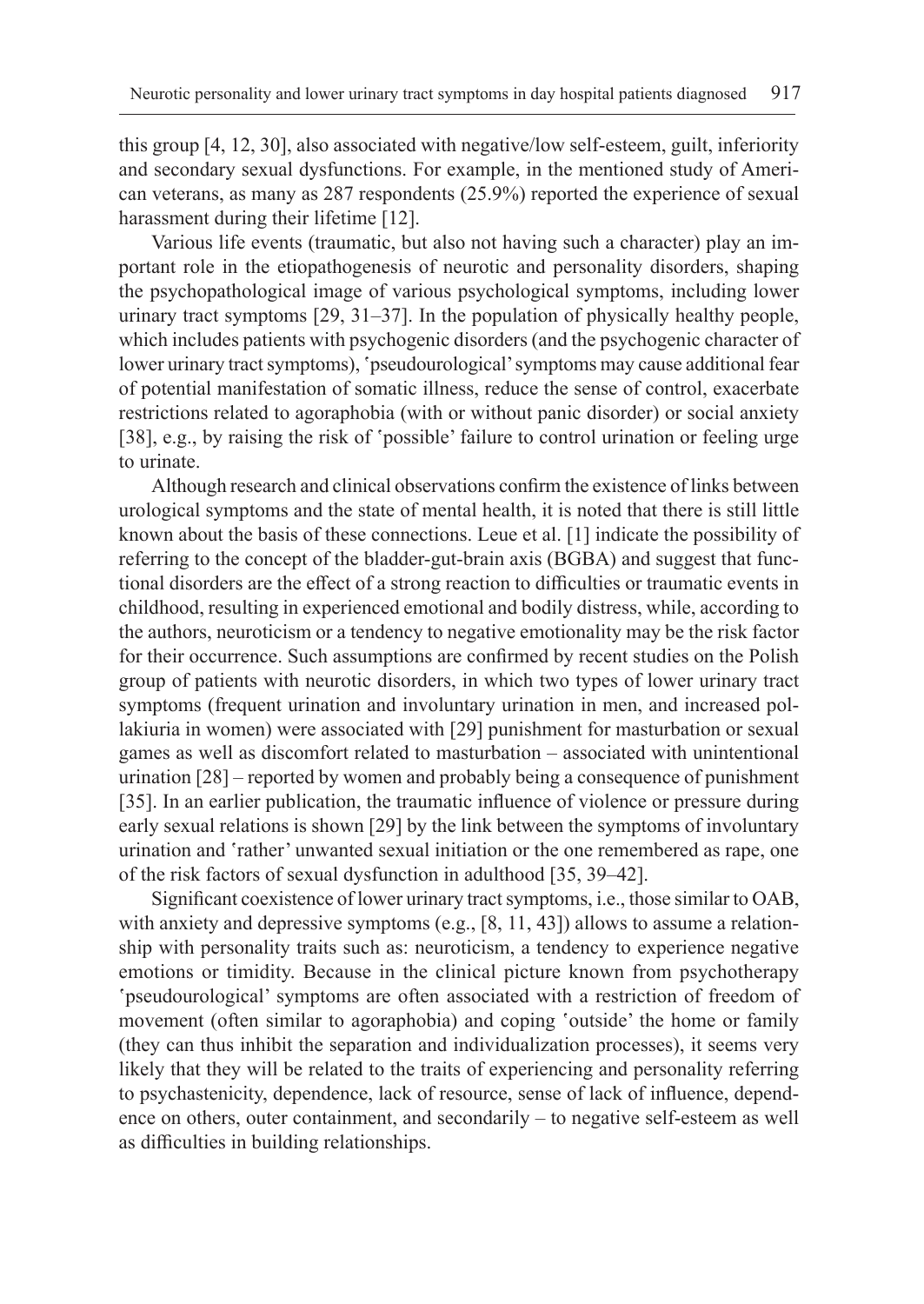In this work, taking into account the abovementioned deficiencies in the conceptualization of relationships between the mental state (anxiety, neurotic and depressive disorders) and lower urinary tract symptoms, we propose to use the concept of neurotic personality to verify whether and how the personality traits measured using *the Neurotic Personality Questionnaire* KON-2006, developed on the basis of this concept [44–46], are associated with psychogenic lower urinary tract symptoms reported by patients with neurotic and personality disorders in *the Symptom Checklist "O"* (KO "O") during qualification for psychotherapy in the day hospital for neurotic and behavioral disorders.

The concept of neurotic personality was proposed by Aleksandrowicz et al. as a result of many years of clinical experience and research [44–52]. According to the authors, it includes features/aspects related to the occurrence and persistence of various neurotic disorders. The key postulate of this concept is the one of the basis in the form of dysfunctions other than specific personality disorders, responsible for the presence of neurotic disorders. It is a construct similar to the concept of neuroticism, but it is based on the observations, made by Aleksandrowicz et al., of the distributions of extreme severities of traits (depicted by extreme scale values in different personality questionnaires [45, 46, 51, 52]), which seems similar to Akiskal's concept of disorder as a conglomerate of non-adaptive personality traits [53].

### **Aim**

The aim of the study was evaluation of relationships between the reported lower urinary tract symptoms and neurotic personality traits described in the KON-2006 in the group of patients qualified for psychotherapy

#### **Material and methods**

Medical records of 2,450 patients diagnosed at the Department of Psychotherapy of the University Hospital in Krakow in 2004–014, with diagnoses as in Table 1. During the qualification [54], all patients completed *the Symptom Checklist "O"* (KO "O") [55], *Neurotic Personality Questionnaire* KON-2006 [44–46] and a structured *Life Inventory* [56]. The data of the subjects were processed in an anonymous way (consent of the Bioethics Committee no. 122.6120.80.2015).

*The Symptom Checklist "O"* (KO "O") [55] contains 138 variables, two variables of the KO "O" were used to assess the occurrence of lower urinary tract symptoms (in the full wording: '132. The need for frequent urination' and '111. Involuntary urination, e.g., bed wetting'). The instruction specifies the duration of symptoms (7 days before the examination) and gives the scale for the patient's assessment of the subjective severity of the '0-abc' scale, where '0' means – 'the symptom was not present at all', 'a' – 'the symptom was present but only slightly severe', 'b' – 'the symptom was moderately severe', 'c' – 'the symptom was very severe'. For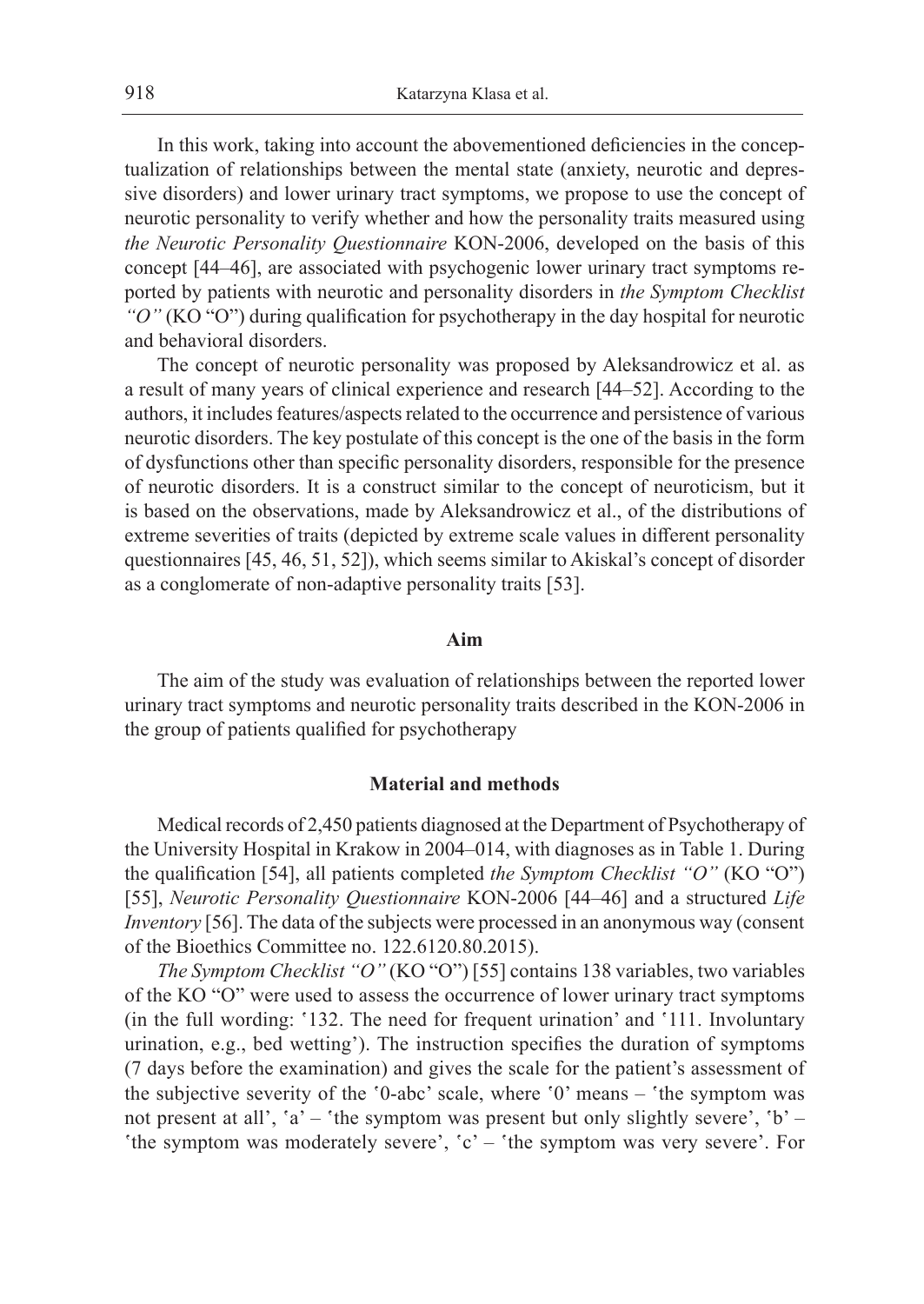this reason, it is not possible to precisely determine whether the patients' responses described day or night pollakiuria or both, similarly there is no information available whether involuntary urination was accompanied by urge, or rather stress urinary incontinence, or whether it was completely involuntary nocturnal or diurnal urination. Complementing this information would require additional specialist interview. The overall result of *the Symptom Checklist "O"* is calculated as the sum of the ratio of the number of symptoms with a given severity (0, a, b, c) and ranges from 0 to 966 points.

*The Neurotic Personality Questionnaire* measures the severity of 24 distinctive traits related to the occurrence of neurotic disorders (scales), the overall result of the questionnaire is expressed by means of the global severity of disorders coefficient XKON and ranges from 0.0 to 110.4 points. It has been assumed that scores up to 8.0 points are characteristic for healthy people, area within the limits of 8–18 points is a transitional area requiring careful interpretation, whereas results higher than 18 points indicate the personality basis of neurotic disorders [44–46].

Relationships between selected symptoms and abnormal values of KON-2006 scales (determined on the basis of distribution analysis and ROC method, for more information see [44–46]) were performed by means of one-way logistic regression analysis, where ORs and their 95% confidence intervals were estimated using licensed STATISTICA software. Due to the high co-linearity (redundancy, resulting from the interrelation of KON-2006 subscales), multivariate logistic regression analysis was impossible.

The sociodemographic data of the studied group of patients are presented in Table 2.

| рствонанту и уминствон не сис дисмоннан с авмомнене     |                     |                    |
|---------------------------------------------------------|---------------------|--------------------|
| Specification                                           | Women $(n = 1,694)$ | Men (n = $756$ )   |
| F44/45 Dissociative or somatoform disorders             | 9%                  | 11%                |
| F40/F41 Anxiety disorder                                | 37%                 | 35%                |
| F60 Personality disorder                                | 33%                 | 35%                |
| F43 Reaction to severe stress, and adjustment disorders | $10\%$ *            | $7\%$ <sup>*</sup> |
| F42 Obsessive-compulsive disorder                       | $3\%***$            | $6\%***$           |
| F48 Neurasthenia                                        | $1\%***$            | $4\%***$           |
| F34 Dysthymia                                           | $1\%$               | 1%                 |
| F50 Eating disorders                                    | $5\%***$            | $0\%***$           |
| Other                                                   | 1%                  | 1%                 |

**Results**

Table 1. **Type of disorders according to ICD-10 and severity of neurotic symptoms and global personality dysfunction in the questionnaire assessment**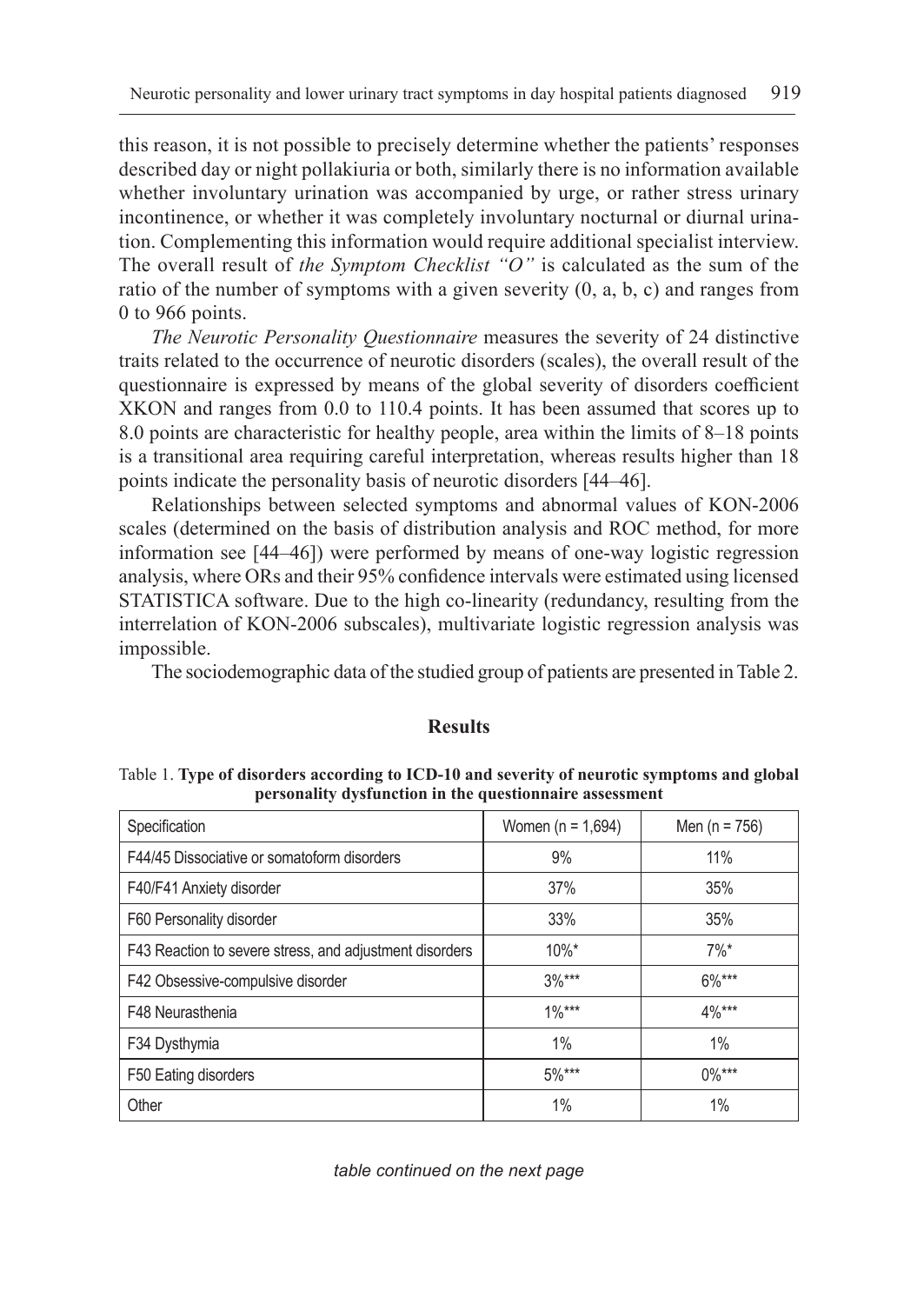| Global severity of symptoms (OWK)<br>Mean±standard deviation (median)                 | ***366±152 (359) | $***329\pm151(315)$ |
|---------------------------------------------------------------------------------------|------------------|---------------------|
| Global neurotic personality disintegration (XKON)<br>Mean±standard deviation (median) | $36\pm23(36)$    | $35\pm24(34)$       |

Statistically significant differences were marked: \*  $p < 0.05$ ; \*\*\*  $p < 0.001$ ; OWK – general result of the KO "O";

XKON –personality disintegration factor measured by the KON-2006.

| Specification                    | Women ( $n = 1,694$ ) | Men ( $n = 756$ ) |
|----------------------------------|-----------------------|-------------------|
| Age in years                     | $29 \pm 8(28)$        |                   |
| Mean±standard deviation (median) |                       | $30\pm8(28)$      |
| Education                        |                       |                   |
| None/primary                     | 3%                    | 4%                |
| Secondary (including students)   | 57%                   | 55%               |
| Higher                           | 40%                   | 41%               |
| Employment                       |                       |                   |
| Employed                         | 46%**                 | 52%**             |
| Unemployed                       | 54%**                 | 48%**             |
| including pension                | $1\%$ *               | $2\%$ *           |
| students                         | 37%                   | 33%               |

Table 2. **Sociodemographic data**

Statistically significant differences were marked: \*  $p < 0.05$ ; \*\*  $p < 0.01$ .

The questionnaire values confirming with high probability the presence of a neurotic disorder with neurotic personality traits, were assumed as follows: in the case of the KO "O": for women 220, for men 181 points, and in the case of the KON-2006 (XKON coefficient) the result higher than 18 points.

| Symptom                                 | Women<br>$n = 1.694$ | Men<br>$n = 756$ | Women<br><b>HPND</b><br>$n = 1,120$ | Men HPND<br>$n = 495$ |
|-----------------------------------------|----------------------|------------------|-------------------------------------|-----------------------|
| Pollakiuria – occurrence                | $*44\%$              | **38%            | 47%                                 | 43%                   |
| Pollakiuria - extreme severity          | ***12%               | ***6%            | $**14%$                             | **9%                  |
| Urinary incontinence - occurrence       | 3%                   | 3%               | 4%                                  | 5%                    |
| Urinary incontinence - extreme severity | 0.5%                 | 0.5%             | 0.5%                                | 0.8%                  |

Table 3. **Symptoms of pollakiuria and urinary incontinence in the studied group**

Subgroup marked HPND (high probability of neurotic disorders) – OWK coefficient > 220 points for W or  $> 181$  points for M and XKON  $> 18$  points. Statistically significant differences between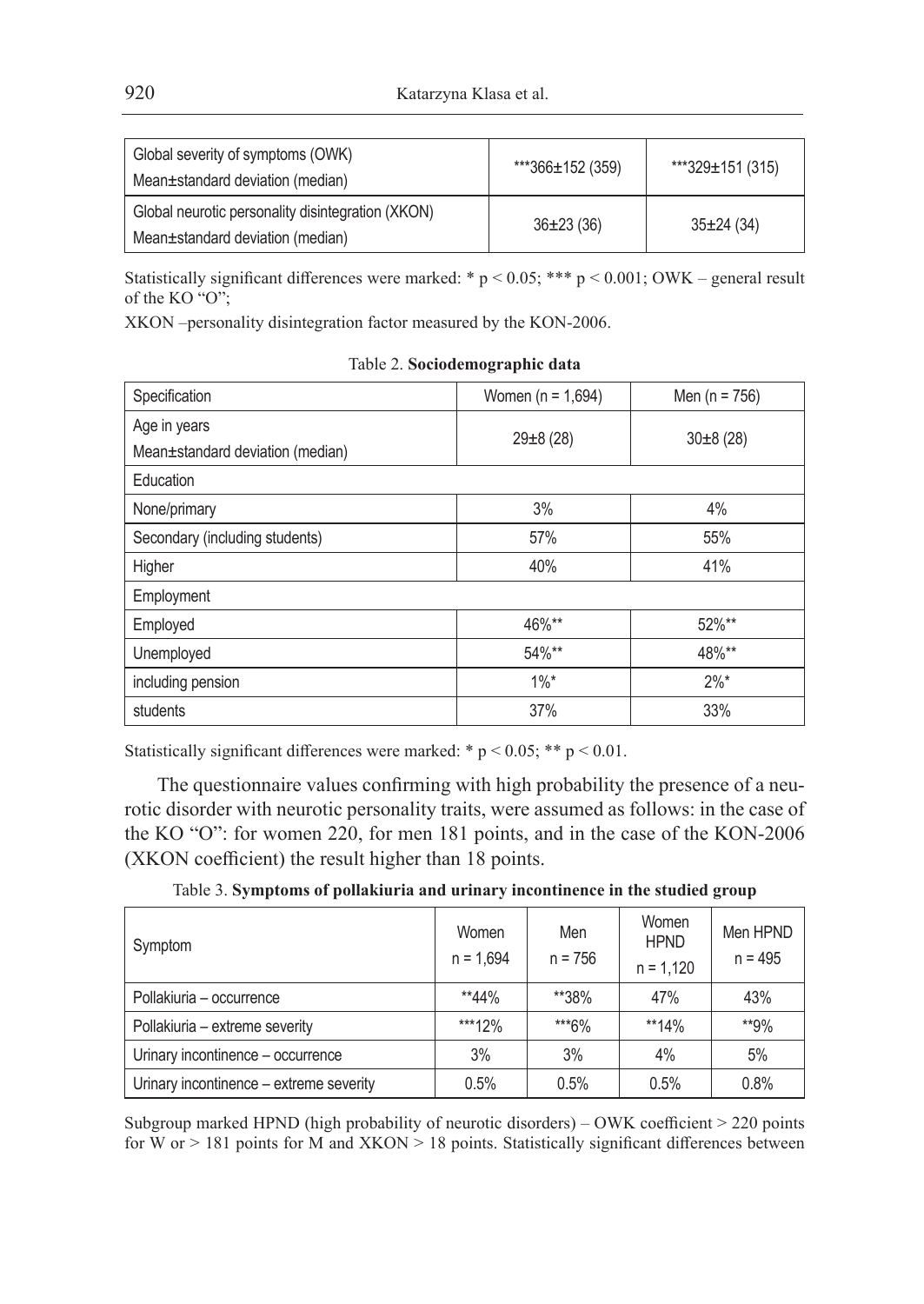men and women were marked: \*\*  $p \le 0.01$ ; \*\*\*  $p \le 0.005$ ; there were no statistically significant differences between the studied group and the selected HPND group.

In the studied group, approximately 40% of patients, including significantly more women (44%) than men (38%) reported the occurrence and extreme severity of frequent urination 7 days prior to the questionnaire examination (Table 3). There were no gender differences for the symptom of involuntary urination. In the group of patients with the results of questionnaires indicating the high probability of neurotic disorders, the percentage did not differ significantly from the percentage in the studied group and the proportions of percentage rates between women and men in this subgroup were similar.

Results of descriptive statistics and comparison of distributions of OWK, XKON and individual scales of the KON-2006 in subgroups of women and men reporting or not reporting the presence of lower urinary tract symptoms are presented in Table 4, whereas results for extreme severity are presented in Table 5.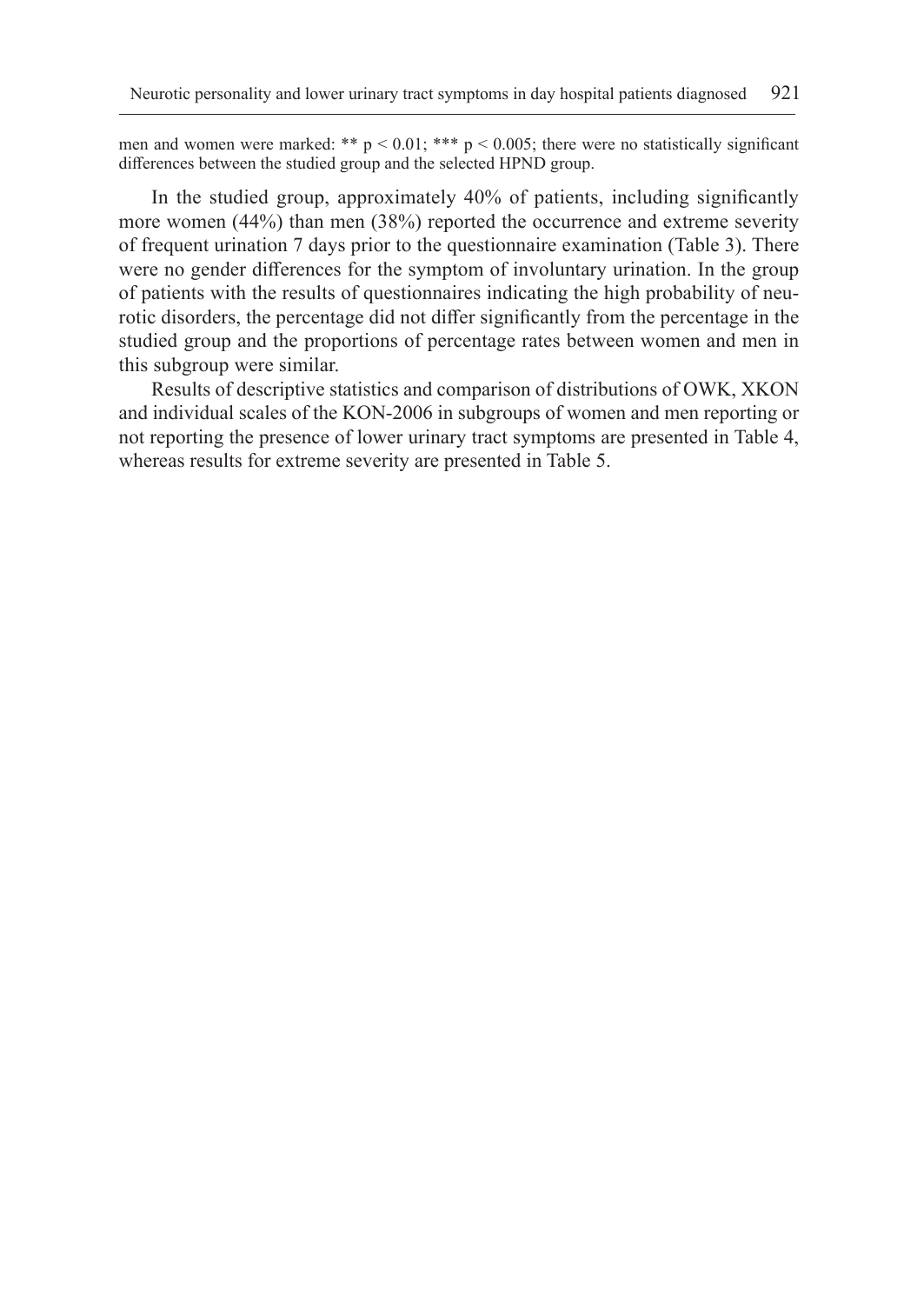| $\overline{\phantom{a}}$<br>֖֖֖֧֧֧֧֧֧֧֧֧֧֧֧֧֧֧֧֧֧֧֧֧֚֚֚֚֚֚֚֚֚֚֚֚֚֚֚֚֚֚֡֝֓֕֓֝֓֝֓֝֬֝֓֝֓֝֬֓֝֬֝֓֝֬֝֬֝֬֝֬֝֬֝֬֝֬֝֬֝֬֝<br>֧֪֧֧֧֪֪֪֪֪֪֪֪֪֧֧֧֪֛֧֧֧֧֚֚֚֝֝֝֝֩<br>֧֪֝<br>j |                                     |
|----------------------------------------------------------------------------------------------------------------------------------------------------------------|-------------------------------------|
| ļ<br>l                                                                                                                                                         | もくら<br>į<br>-<br>-<br>-<br>こくら<br>į |

|                      |                                         |                           |                          | stim bancare rebording vs. mortel and an internative market with the |                             |                          |                                  |                             |                             |
|----------------------|-----------------------------------------|---------------------------|--------------------------|----------------------------------------------------------------------|-----------------------------|--------------------------|----------------------------------|-----------------------------|-----------------------------|
| Specification        |                                         |                           |                          | Pollakiuria - occurrence                                             |                             |                          | Unnary incontinence - occurrence |                             |                             |
|                      |                                         |                           | Women                    |                                                                      | Men                         |                          | Women                            | Men                         |                             |
| KON-2006 SCALES:     |                                         | $f$ es (n = 736)          | $No (n = 958)$           | Yes (n = $284$ )                                                     | No (n = 472)                | 51)<br>Yes $(n =$        | No (n = 1643)                    | $f$ es (n = 25)             | No (n = 731)                |
|                      | 1. Feeling of being dependent on others | $-4.5$<br>(10.0)          | ***8.7±4.8<br>(9.0)      | $*8.6 + 4.5$<br>(8.0)                                                | $-4.6$<br>(8.0)             | ns 10.2±4.8<br>(11.0)    | ns 9.0±4.7<br>(9.0)              | $*10.6 + 4.8$<br>(11.0)     | $-5.74.5$<br>(8.0)          |
| 2. Asthenia          |                                         | ***10.2±2.9<br>(11.0)     | $***9.6 + 3.2$<br>(11.0) | ***10.0±3.4<br>(11.0)                                                | $-5.54 + 3.5$<br>(11.0)     | ns 10.6±2.7<br>(12.0)    | $ns9.9 + 3.1$<br>(11.0)          | * $11.2 + 2.2$<br>(12.0)    | $-5.6 + 3.5$<br>(11.0)      |
| က်                   | Negative self-esteem                    | $*6.2 \pm 3.6$<br>(6.0)   | $-5.7 + 3.6$<br>(5.0)    | $5.4 + 3.5$<br>(5.0)                                                 | $4.7 + 3.5$<br>(4.0)        | **7.2 $\pm$ 3.2<br>(7.0) | $*5.9 + 3.6$<br>(6.0)            | $8.5 \pm 1.7$<br>(6.0)      | $4.9 + 3.5$<br>(4.0)        |
| Impulsiveness<br>4.  |                                         | $^{*8.2 \pm 4.1}_{(8.0)}$ | $(0.8)$<br>0.7+7.7*      | 1.4477.6441<br>(7.0)                                                 | ***6.5±3.9<br>(6.0)         | ns 8.5±4.2<br>(9.0)      | ns 7.9±4.1<br>(8.0)              | $(10.0)$<br>$(10.0)$        | $(6.0)$<br>(6.0)            |
| s.                   | Difficulties in decision making         | $*7.6 + 2.8$<br>(8.0)     | $87.3 + 2.8$<br>(8.0)    | $ns$ 7.2 $\pm$ 2.8<br>(8.0)                                          | $ns$ 7.0 $\pm$ 2.9<br>(7.0) | $ns 7.9 + 2.7$<br>(9.0)  | $ns7.4 + 2.8$<br>(8.0)           | $ns$ 7.6 $\pm$ 2.1<br>(8.0) | $ns7.1 + 2.9$<br>(8.0)      |
| .<br>ဖ               | Feeling of allenation                   | $4*6.1 + 4.0$<br>(6.0)    | $445.5 \pm 3.9$<br>(5.0) | $ns 6.1 + 3.9$<br>(6.0)                                              | $ns 5.7 + 3.8$<br>(5.0)     | ***7.4±4.0<br>(7.0)      | ***5.7±3.9<br>(5.0)              | 44.37<br>(9.0)              | $***5.7 \pm 3.8$<br>(5.0)   |
| 7. Demobilization    |                                         | ***12.2±4.5<br>(13.0)     | $***1.4+4.6$<br>(12.0)   | 7459.1<br>(12.0)                                                     | ***10.6±4.6<br>(11.0)       | ns 12.3±4.3<br>(12.0)    | ns 11.7±4.6<br>(12.0)            | $*13.3 + 4.3$<br>(14.0)     | $40.9 + 4.6$<br>(11.0)      |
| $\infty$             | Risk-taking tendency                    | $ns3.0 + 2.4$<br>(3.0)    | $ns3.0+2.5$<br>(2.0)     | $ns3.6 + 2.7$<br>(3.0)                                               | $ns3.6 \pm 2.8$<br>(3.0)    | $ns3.6 + 2.7$<br>(3.0)   | $ns3.0 + 2.4$<br>(2.0)           | $ns4.2 + 2.8$<br>(3.0)      | ns 3.6±2.8<br>(3.0)         |
| တ                    | Difficulties in emotional relations     | ns 6.3 ± 2.8<br>(6.0)     | $ns 6.2 + 2.7$<br>(6.0)  | $ns7.1 + 2.7$<br>(7.0)                                               | $ns7.1 + 2.7$<br>(7.0)      | ns 5.9±2.5<br>(6.0)      | $ns 6.3 + 2.7$<br>(6.0)          | ns7.4 ± 2.2<br>(7.0)        | $ns7.1 + 2.7$<br>(7.0)      |
| 10. Lack of vitality |                                         | $***11.9+3.7$<br>(12.0)   | ***11.2±3.6<br>(11.0)    | $11.7 + 3.6$<br>(12.0)                                               | 8.840001<br>(11.0)          | ns 12.1±3.8<br>(13.0)    | ns 11.5±3.7<br>(12.0)            | $*13.0 + 3.2$<br>(14.0)     | $*11.2 \pm 3.8$<br>(11.0)   |
|                      | 11. Feeling of life helplessness        | ***9.2±3.9<br>(9.0)       | $(0.6)$<br>0. $7 + 3.8$  | $48.7 \pm 4.3$<br>(9.0)                                              | ***7.7±4.2<br>(8.0)         | $\frac{1}{(10.0)}$       | $n s 8.8 + 3.9$<br>(9.0)         | ** $10.3 \pm 3.6$<br>(12.0) | $^{**}8.0 \pm 4.2$<br>(8.0) |
|                      | 12. Feeling of lack of influence        | ***5.3±3.2<br>(5.0)       | ***4.7±3.1<br>(4.0)      | $***$ 5.2 $\pm$ 3.5<br>(5.0)                                         | ***4.1±3.2<br>(3.0)         | ***6.4±3.4<br>(6.0)      | *** $4.9 \pm 3.2$<br>(5.0)       | 144.1<br>(8.0)              | $44.4 \pm 3.3$<br>(4.0)     |

*table continued on the next page*

## 922 Katarzyna Klasa et al.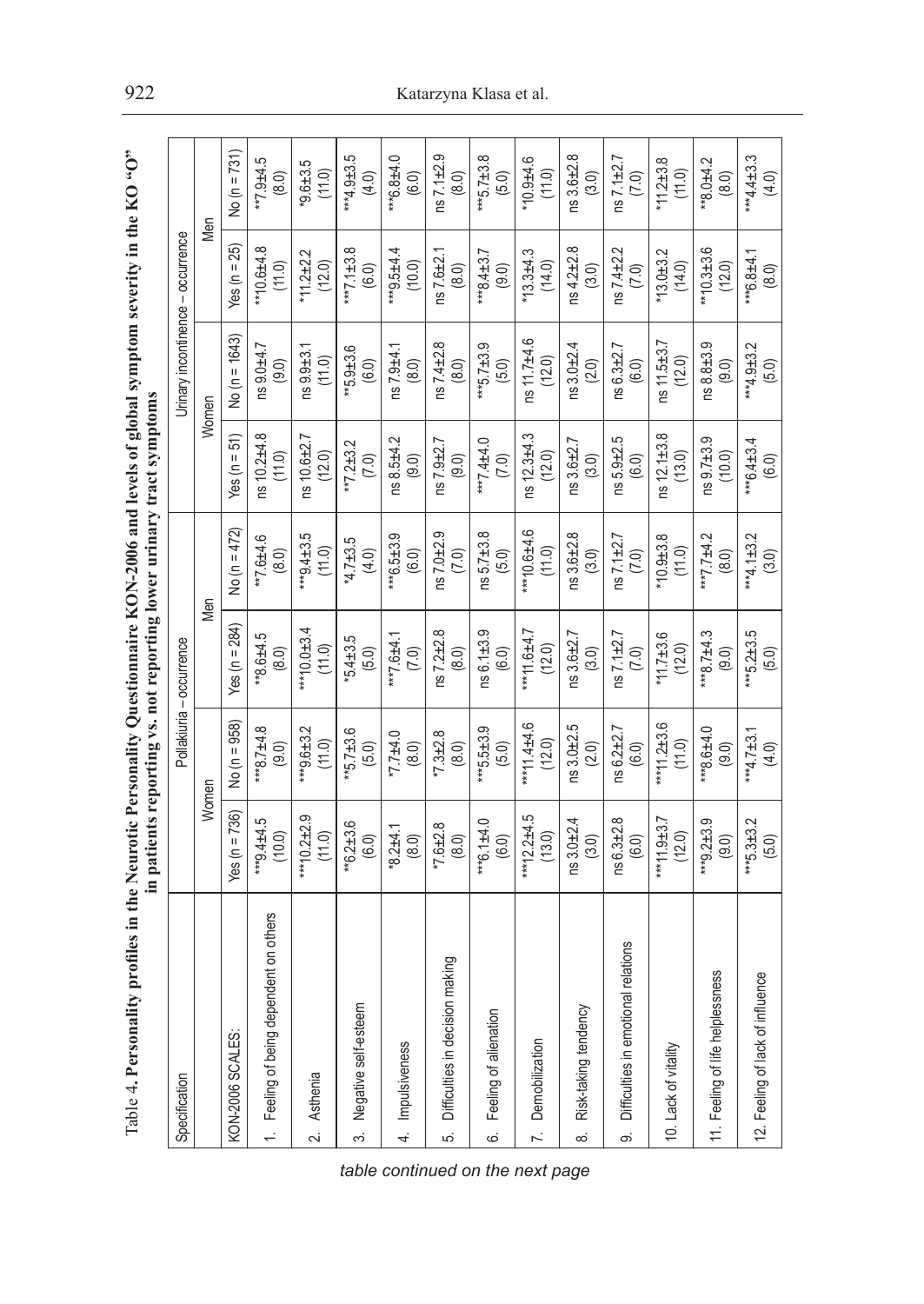| 13. Lack of inner locus of control                                                                                                                        | $*9.3 + 4.1$              | $48.6 + 4.3$                 | $-9.5 + 4.6$              | $7.7 + 4.4$               | $159.9 + 4.3$           | ns 8.9±4.2                       | $40.7 + 4.6$                   | $4.9 + 4.4$                 |
|-----------------------------------------------------------------------------------------------------------------------------------------------------------|---------------------------|------------------------------|---------------------------|---------------------------|-------------------------|----------------------------------|--------------------------------|-----------------------------|
|                                                                                                                                                           | (9.0)                     | (9.0)                        | (8.0)                     | (7.0)                     | (10.0)                  | (9.0)                            | (11.0)                         | (8.0)                       |
| 14. Imagination, fantasizing                                                                                                                              | $6.5 + 2.9$<br>(6.0)<br>S | $ns6.3 + 3.0$<br>(6.0)       | $ns 6.7 + 3.0$<br>(7.0)   | ns 6.5±3.0<br>(6.0)       | $*7.4 \pm 3.0$<br>(7.0) | တ္<br>$-24.64$<br>(6.0)          | $1.5 + 3.2$<br>(8.0)           | $156.5 + 3.0$<br>(6.0)      |
| 15. Feeling of guilt                                                                                                                                      | $87.6 + 2.8$<br>(8.0)     | $^{***}7.0 \pm 2.9$<br>(8.0) | 1.24<br>(8.0)             | $***6.4 \pm 3.0$<br>(7.0) | $ns7.9 + 2.3$<br>(8.0)  | Ō.<br>$1s$ 7.2 $\pm$ 2.<br>(8.0) | $**8.4 \pm 2.6$<br>(10.0)      | ***6.6±3.0<br>(7.0)         |
| 16. Difficulties in interpersonal relations                                                                                                               | $6.2 + 2.9$               | $5.9 + 2.9$                  | ns 6.5 ± 2.8              | ns 6.2 ± 2.9              | 1s 6.9±3.0              | $0.52 - 0.05$                    | $-27.9 + 2.5$                  | $446.2 \pm 2.9$             |
|                                                                                                                                                           | (6.0)                     | (6.0)                        | (7.0)                     | (6.0)                     | (7.0)                   | (6.0)                            | (8.0)                          | (6.0)                       |
| 17. Envy                                                                                                                                                  | *** $4.5 + 3.0$           | $443.9 \pm 2.9$              | $*4.8 + 3.1$              | $**4.1 \pm 3.0$           | $**6.0 + 3.2$           | $4.1 \pm 2.9$                    | $***6.2 \pm 3.0$               | $4.3 \pm 3.1$               |
|                                                                                                                                                           | (4.0)                     | (3.0)                        | (4.0)                     | (3.0)                     | (6.0)                   | (4.0)                            | (6.0)                          | (4.0)                       |
| 18. Narcissistic attitude                                                                                                                                 | $2.8 + 2.5$<br>(2.0)<br>8 | ns2.7 ± 2.5<br>(2.0)         | $ns3.8+2.9$<br>(3.0)      | $ns3.5 + 2.9$<br>(3.0)    | $43.8 + 3.1$<br>(3.0)   | $-2.7+2.5$<br>(2.0)              | $*5.0 + 2.9$<br>(5.0)          | $-3.6 + 2.9$<br>(3.0)       |
| 19. Insecurity                                                                                                                                            | $446.0 + 3.1$             | ***5.4 $\pm$ 3.1             | ***5.8±3.2                | *** 4.8 ± 2.9             | $47.5 + 3.1$            | $4*5.6 \pm 3.1$                  | $47.2 \pm 3.7$                 | $45.1 \pm 3.0$              |
|                                                                                                                                                           | (6.0)                     | (5.0)                        | (5.0)                     | (4.0)                     | (7.0)                   | (5.0)                            | (7.0)                          | (5.0)                       |
| 20. Exaltation                                                                                                                                            | *** $9.7 \pm 2.4$         | $44.9.1 \pm 2.4$             | ***8.2±2.8                | $-2.9$                    | $***10.5+2.1$           | $44.9.3 \pm 2.4$                 | $-2.5$                         | **7.7±2.9                   |
|                                                                                                                                                           | (10.0)                    | (9.0)                        | (8.0)                     | (8.0)                     | (11.0)                  | (10.0)                           | (10.0)                         | (8.0)                       |
| 21. Irrationality                                                                                                                                         | *** $4.7 \pm 2.2$         | ***4.4±2.1                   | *** $4.2 \pm 2.3$         | $443.6 \pm 2.2$           | ***5.7±2.0              | ***4.5±2.1                       | $154.8 + 2.7$                  | $ns3.8 + 2.2$               |
|                                                                                                                                                           | (5.0)                     | (4.0)                        | (4.0)                     | (4.0)                     | (6.0)                   | (5.0)                            | (5.0)                          | (4.0)                       |
| 22. Meticulousness                                                                                                                                        | *4.1±2.0                  | $*3.9 + 1.9$                 | $**4.5 + 2.1$             | $4.0 + 2.2$               | *4.6±2.0                | $4.0 + 2.0$                      | $ns4.9 + 1.9$                  | $ns4.2 + 2.2$               |
|                                                                                                                                                           | (4.0)                     | (4.0)                        | (4.0)                     | (4.0)                     | (5.0)                   | (4.0)                            | (6.0)                          | (4.0)                       |
| 23. Pondering                                                                                                                                             | $8.0 + 1.8$               | $6.1787*$                    | ***7.7±2.1                | ***7.2±2.2                | $158.3 \pm 1.7$         | $1s$ 7.9 $\pm$ 1.9               | $ns 8.0 + 2.$                  | $ns7.4 + 2.2$               |
|                                                                                                                                                           | (8.0)                     | (8.0)                        | (8.0)                     | (8.0)                     | (9.0)                   | (8.0)                            | (8.0)                          | (8.0)                       |
| 24. Feeling of overload                                                                                                                                   | $*5.1 + 2.0$              | $4.9 + 2.0$                  | $ns4.9 + 2.0$             | $ns4.8 + 2.1$             | ns 5.3±1.9              | $15.0 + 2.0$                     | $ns 5.3 + 2.0$                 | $ns4.9+2.1$                 |
|                                                                                                                                                           | (5.0)                     | (5.0)                        | (5.0)                     | (5.0)                     | (6.0)                   | (5.0)                            | (5.0)                          | (5.0)                       |
| <b>XKON</b> coefficient                                                                                                                                   | $*38.8 + 22.9$<br>(38.5)  | $**34.4 \pm 22.6$<br>(34.0)  | $**39.4 + 24.1$<br>(40.0) | $**32.7+22.9$<br>(30.6)   | ***46.5±23.5<br>(48.0)  | œ<br>$**36.0 + 22.$<br>(36.0)    | $**$ 50.7 $\pm$ 22.3<br>(51.3) | $**34.7 \pm 23.5$<br>(34.0) |
| OWK coefficient                                                                                                                                           | *** 422±151               | *** $322 \pm 137$            | ***398±154                | $*288 \pm 134$            | $497 \pm 143$           | $361 \pm 150$                    | $**511 \pm 201$                | $**323 \pm 145$             |
|                                                                                                                                                           | (420)                     | (318)                        | (388)                     | (279)                     | (499)                   | (355)                            | (497)                          | (311)                       |
| The table shows the mean+standard deviation, median in brackets. Significance of differences was marked: * $p < 0.05$ ; ** $p < 0.01$ ; *** $p < 0.005$ . |                           |                              |                           |                           |                         |                                  |                                |                             |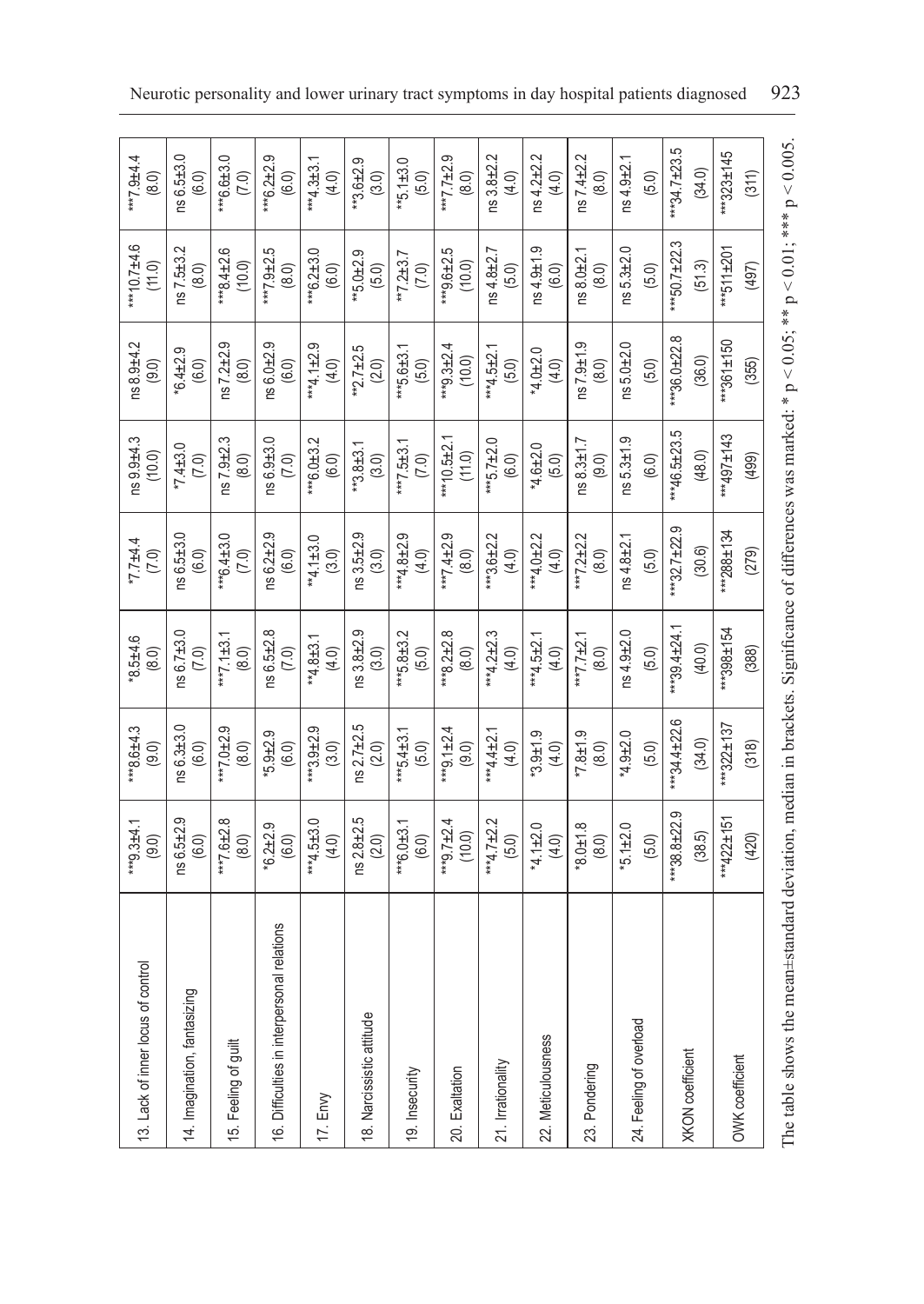Table 4 shows that in women statistically significantly higher values in almost all scales of the KON-2006 (except of four: 8. Risk-taking tendency; 9. Difficulties in emotional relations; 14. Imagination, fantasizing; and 18. Narcissistic attitude) were found in the group reporting pollakiuria. In the group of men, four other scales did not show differences in distribution of values depending on the occurrence of pollakiuria (5. Difficulties in making decisions; 6. Feeling of alienation; 16. Difficulties in interpersonal relations; and 24. Feeling of overload). The global severity of symptoms (OWK) and the global neurotic personality disintegration (XKON) were also significantly higher in the groups of men and women reporting pollakiuria.

In the case of the occurrence of urinary incontinence, significantly higher values of the following scales were found for both women and men: 3. Negative self-esteem; 4. Impulsiveness; 6. Feeling of alienation; 12. Feeling of lack of influence; 17. Envy; 18. Narcissistic attitude; 19. Insecurity; 20. Exaltation, and of the global neurotic disintegration coefficient (XKON) and the global severity of symptoms (OWK).

In the case of the occurrence of urinary incontinence, statistically significant differences were not found in the group of women only in relation to the scales: 1. Feeling of being dependent on others; 2. Asthenia; 4. Impulsiveness; 7. Demobilization; 10. Lack of vitality; 11. Feeling of life helplessness; 13. Lack of inner locus of control; 15. Feeling of guilt; and 16. Difficulties in interpersonal relations. Only in the group of men the distributions did not differ in the case of the following scales: 14. Imagination, fantasizing; 21 Irrationality; and 22. Meticulousness. Neither in the group of men nor in the group of women there were significant differences for the scales: 5. Difficulties in decision making; 8. Risk-taking tendency; 9. Difficulties in emotional relations; 23. Pondering; 24. Feeling of overload.

Table 5 shows that in groups of women and men reporting extreme severity of the symptom of pollakiuria, both the global severity of symptoms (OWK) and the global severity of neurotic personality disorders (XKON) as well as the vast majority of the KON-2006 scales have significantly higher values than in groups not reporting this symptom.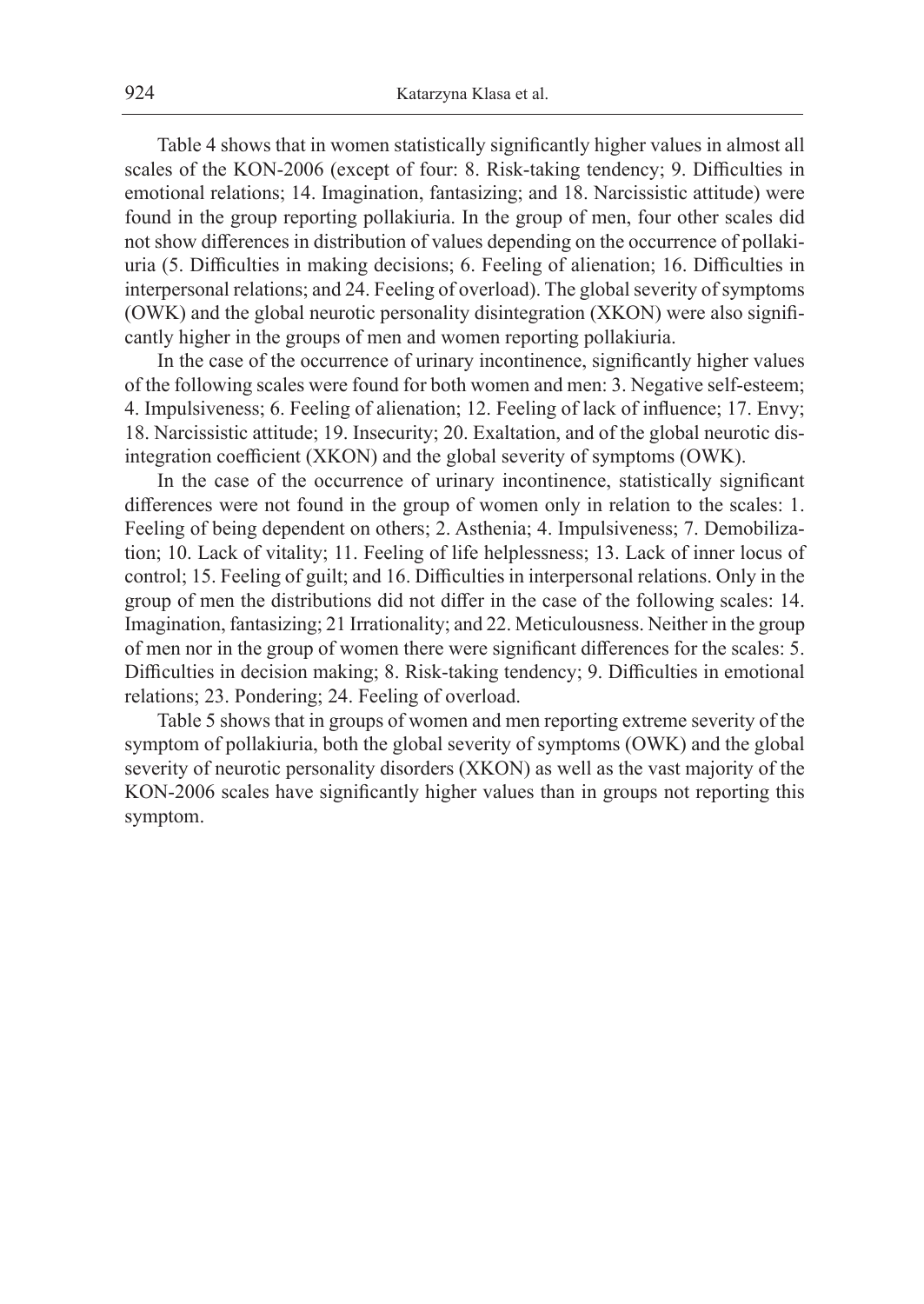Table 5. Personality profiles in the Neurotic Personality Questionnaire KON-2006 and levels of global symptom severity in the KO "O" Table 5**. Personality profiles in the Neurotic Personality Questionnaire KON-2006 and levels of global symptom severity in the KO "O"** in patients reporting vs. not reporting extremely severe lower urinary tract symptoms. **in patients reporting vs. not reporting extremely severe lower urinary tract symptoms**

|                |                                        |                           | the participation of the control of the control of the control of the control of the control of the control of the control of the control of the control of the control of the control of the control of the control of the co |                           |                            |                            |                                       |                               |                           |
|----------------|----------------------------------------|---------------------------|--------------------------------------------------------------------------------------------------------------------------------------------------------------------------------------------------------------------------------|---------------------------|----------------------------|----------------------------|---------------------------------------|-------------------------------|---------------------------|
|                | Specification                          |                           | Extremely severe pollakiuria                                                                                                                                                                                                   |                           |                            |                            | Extremely severe uninary incontinence |                               |                           |
|                |                                        |                           | Women                                                                                                                                                                                                                          |                           | Men                        | Women                      |                                       | Men                           |                           |
|                | KON-2006 SCALES:                       | Yes (n = $201$ )          | No (n = 1,493)                                                                                                                                                                                                                 | Yes (n = 49)              | No (n = 707)               | Yes ( $n = 8$ )            | No (n = 1,686)                        | ډ<br>$f$ es (n =              | No (n = 752)              |
|                | 1. Feeling of being depended on others | 8.44.3<br>(11.0)          | 1776.8*<br>(9.0)                                                                                                                                                                                                               | 4.7<br>(10.0)             | $577.9 + 5$<br>(8.0)       | ns 8.8±3.9<br>(9.5)        | ns 9.0±4.7<br>(9.0)                   | ns 11.3±4.7<br>(10.5)         | ns 8.0±4.6<br>(8.0)       |
| $\sim$         | Asthenia                               | $***10.9 + 2.4$<br>(12.0) | $*9.8 + 3.1$<br>(11.0)                                                                                                                                                                                                         | *** 11.0±2.8<br>(12.0)    | $449.5 \pm 3.5$<br>(11.0)  | $\frac{1}{10.0}$<br>(10.0) | $ns9.9 + 3.1$<br>(11.0)               | ns 11.3±0.5<br>(11.0)         | $ns9.6 + 3.5$<br>(11.0)   |
| က်             | Negative self-esteem                   | $**7.0 \pm 3.6$<br>(7.0)  | $***$ 5.8 $\pm$ 3.6<br>(6.0)                                                                                                                                                                                                   | $*6.3 \pm 3.5$<br>(6.0)   | $*4.9 \pm 3.5$<br>(4.0)    | $ns7.0 + 3.9$<br>(8.0)     | $ns 5.9 + 3.6$<br>(6.0)               | $ns 7.8 + 4.4$<br>(8.0)       | $ns 5.0 + 3.5$<br>(5.0)   |
| $\overline{4}$ | Impulsiveness                          | $**9.0 + 4.1$<br>(10.0)   | ***7.8±4.0<br>(8.0)                                                                                                                                                                                                            | ***9.2±4.4<br>(10.0)      | $446.8 \pm 3.9$<br>(6.0)   | ns 8.5±5.1<br>(9.0)        | ns 7.9±4.0<br>(8.0)                   | $*11.5 \pm 1.3$<br>(11.5)     | $0.9 + 4.0$<br>(7.0)      |
| ယ္             | Difficulties in decision making        | $ns7.5 + 2.8$<br>(8.0)    | $ns7.4 + 2.8$<br>(8.0)                                                                                                                                                                                                         | ns7.5 ± 2.3<br>(8.0)      | $ns7.1 + 2.9$<br>(8.0)     | $4.9 + 2.8$<br>(4.0)       | $*7.4 \pm 2.8$<br>(8.0)               | $ns 8.3 + 2.2$<br>(8.0)       | $ns7.1 + 2.9$<br>(8.0)    |
| .<br>ف         | Feeling of alienation                  | *** 6.9±4.0<br>(7.0)      | $***5.6 + 3.9$<br>(5.0)                                                                                                                                                                                                        | $***7.6 + 4.0$<br>(8.0)   | ***5.7 $\pm$ 3.8<br>(5.0)  | ns 6.4±4.8<br>(6.0)        | $ns 5.8 + 3.9$<br>(5.0)               | ns 8.0±3.6<br>(8.5)           | $ns5.8 + 3.9$<br>(5.0)    |
| 7.             | Demobilization                         | *** 13.2±4.3<br>(13.0)    | ***11.6±4.6<br>(12.0)                                                                                                                                                                                                          | *** 13.2±4.2<br>(14.0)    | $0.8 + 4.6$<br>(11.0)      | ns 9.6±4.1<br>(9.0)        | ns 11.8±4.6<br>(12.0)                 | ns 15.0±4.7<br>(15.5)         | ns 10.9±4.6<br>(11.0)     |
| ထံ             | Risk-taking Tendency                   | $ns3.0 + 2.3$<br>(3.0)    | $ns3.0 + 2.4$<br>(2.0)                                                                                                                                                                                                         | $ns3.9 + 3.1$<br>(3.0)    | $ns3.6 + 2.8$<br>(3.0)     | $5.6 + 3.2$<br>(5.0)       | $3.0 + 2.4$<br>(2.0)                  | $ns3.8 + 2.2$<br>(3.0)        | $ns3.6 + 2.8$<br>(3.0)    |
| တ              | relations<br>Difficulties in emotional | ns 6.3±2.6<br>(6.0)       | $ns 6.2 + 2.8$<br>(6.0)                                                                                                                                                                                                        | $ns7.5 + 2.3$<br>(8.0)    | $ns7.1 \pm 2.7$<br>(7.0)   | $3.9 + 2.0$<br>(4.0)       | $6.3 + 2.7$<br>(6.0)                  | ns 8.8±2.6<br>(9.5)           | $ns 7.1 \pm 2.7$<br>(7.0) |
|                | 10. Lack of vitality                   | $442.3 \pm 3.6$<br>(12.0) | ***11.4±3.7<br>(12.0)                                                                                                                                                                                                          | $*12.6 \pm 3.5$<br>(13.0) | $*11.1 \pm 3.8$<br>(11.0)  | $ns 10.1 + 3.3$<br>(10.0)  | ns 11.5±3.7<br>(12.0)                 | $ns$ 12.0 $\pm$ 2.2<br>(11.5) | ns 11.2±3.8<br>(11.0)     |
|                | 11. Feeling of life helplessness       | $**9.6 \pm 3.6$<br>(10.0) | ***8.8±4.0<br>(9.0)                                                                                                                                                                                                            | ***9.7±4.2<br>(11.0)      | 44.2<br>(8.0)              | ns 7.5±4.2<br>(7.0)        | ns 8.9±3.9<br>(9.0)                   | ns 11.5±1.7<br>(11.5)         | $ns 8.1 + 4.2$<br>(8.0)   |
|                | 12. Feeling of lack of influence       | ***5.6±3.2<br>(5.0)       | *** $4.9 \pm 3.2$<br>(5.0)                                                                                                                                                                                                     | ***6.6±3.9<br>(6.0)       | *** $4.4 \pm 3.2$<br>(4.0) | ns 5.4±2.6<br>(6.0)        | ns 4.9±3.2<br>(5.0)                   | ns 6.3±6.1<br>(6.5)           | ns 4.5±3.3<br>(4.0)       |

*table continued on the next page*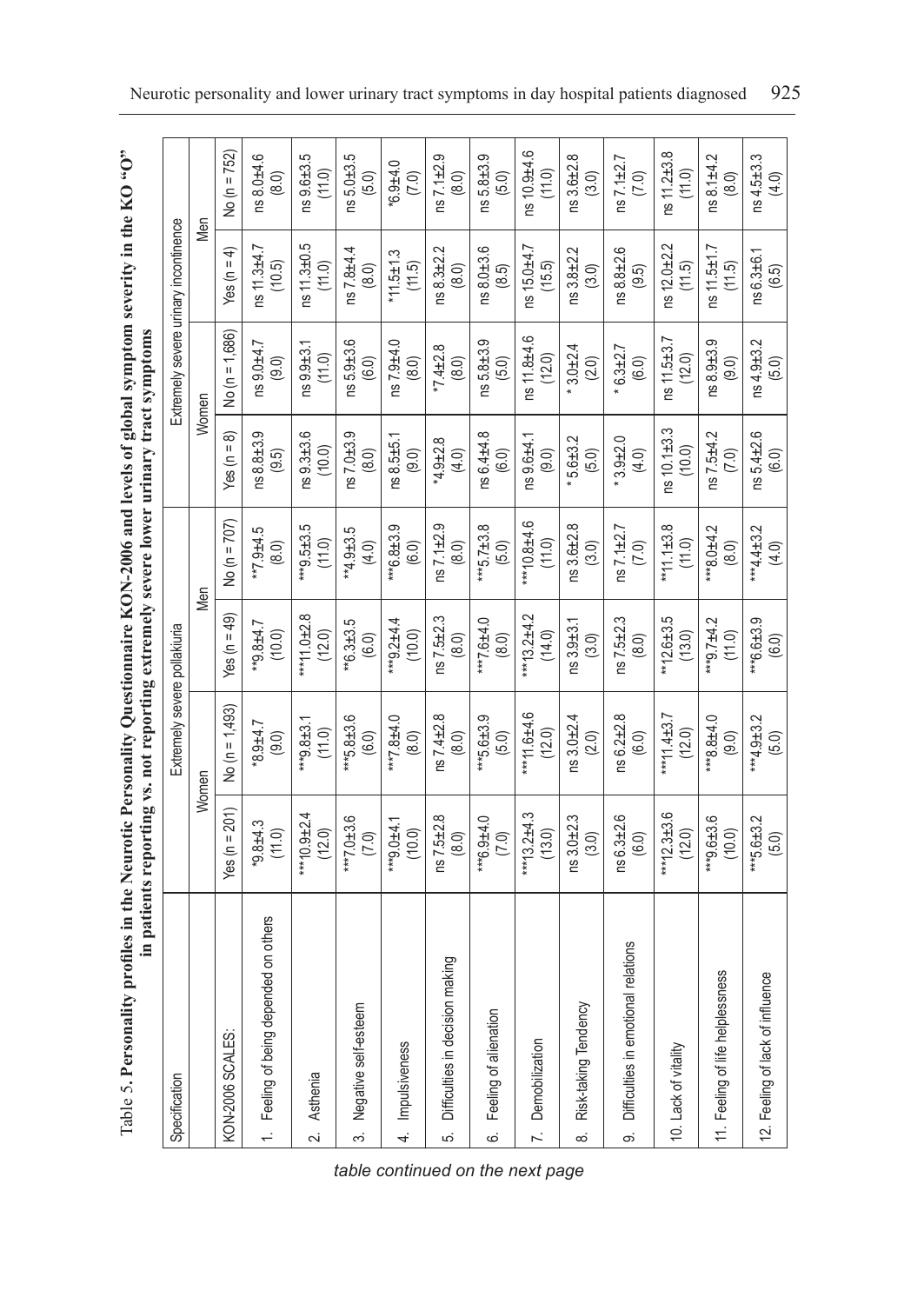| 13. Lack of inner locus of control                                                                                                                            | $^{49.5\pm3.9}_{(10.0)}$     | $8.8 + 4.3$<br>(9.0)                         | *** $10.2 + 4.2$<br>(11.0)    | $-5.9445$<br>(7.0)         | $ns7.4 + 3.0$<br>(9.0)       | ns 8.9±4.2<br>(9.0)             | ns 12.3±4.4<br>(12.0)          | ns 8.0±4.6<br>(8.0)     |
|---------------------------------------------------------------------------------------------------------------------------------------------------------------|------------------------------|----------------------------------------------|-------------------------------|----------------------------|------------------------------|---------------------------------|--------------------------------|-------------------------|
| 14. Imagination, fantasizing                                                                                                                                  | ns 6.7 ± 2.8<br>(7.0)        | $ns \, 6.4 + 2.9$<br>$(6.0)$                 | **7.8±2.3<br>(8.0)            | $***6.5\pm3.1$<br>(6.0)    | တ<br>$10.65 + 3.5$           | Ō<br>$ns \, 6.4 + 2.9$<br>(6.0) | 5<br>$ns 7.8 + 2.9$<br>$(7.5)$ | ns 6.5±3.0<br>(7.0)     |
| 15. Feeling of guilt                                                                                                                                          | ***7.9±2.6<br>(9.0)          | ***7.2±2.9<br>(8.0)                          | $7.7 \pm 2.9$<br>(8.0)        | $*6.6 \pm 3.0$<br>(7.0)    | $ns6.4 + 2.4$<br>(6.0)       | Q.<br>$ns7.3 + 2.9$<br>(8.0)    | ns 8.8±3.2<br>(10.0)           | $ns6.6 + 3.0$<br>(7.0)  |
| 16. Difficulties in interpersonal relations                                                                                                                   | *** $6.7 \pm 2.9$<br>(7.0)   | ***6.0±2.9<br>(6.0)                          | $*7.3 + 2.9$<br>(8.0)         | $*6.2 \pm 2.8$<br>(6.0)    | $ns 5.0 + 3.7$<br>(4.0)      | ns 6.1 ± 2.9<br>(6.0)           | $8.0 + 0.8$<br>(9.0)           | $*6.3 + 2.9$<br>(6.0)   |
| $17.$ Envy                                                                                                                                                    | $***5.3\pm3.2$<br>(5.0)      | *** $4.1 \pm 2.9$<br>(4.0)                   | $***$ 5.9 $\pm$ 3.4<br>(6.0)  | ***4.2±3.0<br>(4.0)        | ns4.4 ± 2.6<br>(4.0)         | $ns4.2 + 3.0$<br>(4.0)          | ns 6.5±3.5<br>(6.5)            | $ns4.3+3.1$<br>(5.0)    |
| 18. Narcissistic attitude                                                                                                                                     | $3.3 + 2.9$<br>(3.0)<br>ŧ    | $2.7 + 2.5$<br>(2.0)<br>$\ddot{\ddot{\ast}}$ | $***$ 5.1±3.3<br>(5.0)        | $3.5 + 2.9$<br>(3.0)       | $ns3.0 + 2.6$<br>(2.0)       | $ns2.7 + 2.5$<br>(2.0)          | $ns 5.0 + 1.8$<br>(5.0)        | $ns3.6 + 2.9$<br>(3.0)  |
| 19. Insecurity                                                                                                                                                | *** $6.7 \pm 3.3$<br>(7.0)   | $**5.5 + 3.1$<br>(5.0)                       | $147.0 \pm 3.8$<br>(7.0)      | $4*5.1 \pm 3.0$<br>(5.0)   | $*7.8 + 2.7$<br>(8.0)        | $*5.7 \pm 3.1$<br>(5.0)         | ns 6.5±4.4<br>(5.5)            | $ns 5.2 + 3.1$<br>(5.0) |
| 20. Exaltation                                                                                                                                                | *** 10.1 $\pm$ 2.3<br>(11.0) | *** $9.2 \pm 2.4$<br>(10.0)                  | ***8.9±3.2<br>(10.0)          | $2.5 + 7.7 + 2.9$<br>(8.0) | rú<br>$159.9 + 2.$<br>(10.0) | $1s9.3 \pm 2.4$<br>(10.0)       | Q,<br>$ns9.3+3.$<br>(10.0)     | $ns7.7+2.9$<br>(8.0)    |
| 21. Irrationality                                                                                                                                             | $ns4.6 + 2.3$<br>(5.0)       | $ns4.5+2.1$<br>(5.0)                         | $ns4.4 + 2.4$<br>(5.0)        | $ns3.8 + 2.2$<br>(4.0)     | ***6.8±2.0<br>(7.0)          | $4.5 + 2.1$<br>(5.0)            | $ns 5.8 + 2.2$<br>(6.0)        | ns 3.8±2.3<br>(4.0)     |
| 22. Meticulousness                                                                                                                                            | $*4.3 \pm 1.9$<br>(4.0)      | $4.0 + 2.0$<br>(4.0)                         | $ns4.5 + 2.2$<br>(4.0)        | $ns4.2 + 2.1$<br>(4.0)     | $ns3.4 + 2.2$<br>(4.0)       | $ns4.0 + 1.9$<br>(4.0)          | $ns4.5 + 2.1$<br>(4.5)         | $ns 4.2 + 2.2$<br>(4.0) |
| 23. Pondering                                                                                                                                                 | $*8.2 \pm 1.7$<br>(9.0)      | $-5.14$<br>(8.0)                             | $*7.9 + 2.2$<br>(8.0)         | $*7.4 + 2.2$<br>(8.0)      | $ns7.0 + 2.1$<br>(7.0)       | ns 7.9±1.9<br>(8.0)             | $ns 7.8 \pm 1.3$<br>$(8.0)$    | $ns7.4 + 2.2$<br>(8.0)  |
| 24. Feeling of overload                                                                                                                                       | $ns 5.2 + 1.9$<br>(5.0)      | $ns 4.9 + 2.0$<br>(5.0)                      | $-5.6 \pm 1.5$<br>(5.0)       | ** $4.8 + 2.1$<br>(5.0)    | $ns4.6 + 1.6$<br>(5.0)       | $ns 5.0 + 2.0$<br>(5.0)         | $ns 5.3 + 2.8$<br>(5.5)        | $ns 4.9 + 2.1$<br>(5.0) |
| XKON coefficient                                                                                                                                              | ***43.0±23.3<br>(43.7)       | ****35.4±22.6<br>(35.3)                      | *** 49.9 $\pm$ 23.8<br>(52.0) | ***34.2±23.2<br>(33.6)     | $ns31.3+23.$<br>(25.1)       | တ့<br>ns 36.3±22<br>(36.0)      | $ns\,53.7\pm17.8$<br>(52.5)    | ns 35.1±23.6<br>(34.0)  |
| OWK coefficient                                                                                                                                               | ***480±148<br>(476)          | $46$<br>$+146$<br>(345)                      | $+500 + 164$<br>(508)         | ***317±143<br>(305)        | $*510 \pm 122$<br>(530)      | **365±152<br>(358)              | ns 466±243<br>(389)            | ns 329±150<br>(340)     |
| The table shows the mean+standard deviation, median in brackets. Significance of differences was marked: * $n \le 0.05$ : ** $n \le 0.01$ : *** $n \le 0.005$ |                              |                                              |                               |                            |                              |                                 |                                |                         |

The table shows the mean±standard deviation, median in brackets. Significance of differences was marked: \*  $p < 0.05$ ; \*\*  $p < 0.01$ ; \*\*\*  $p < 0.005$ ı,  $\ddot{\phantom{0}}$ ı,  $\ddot{\phantom{0}}$ Ļ,  $\bar{E}$ ŗ.

### 926 Katarzyna Klasa et al.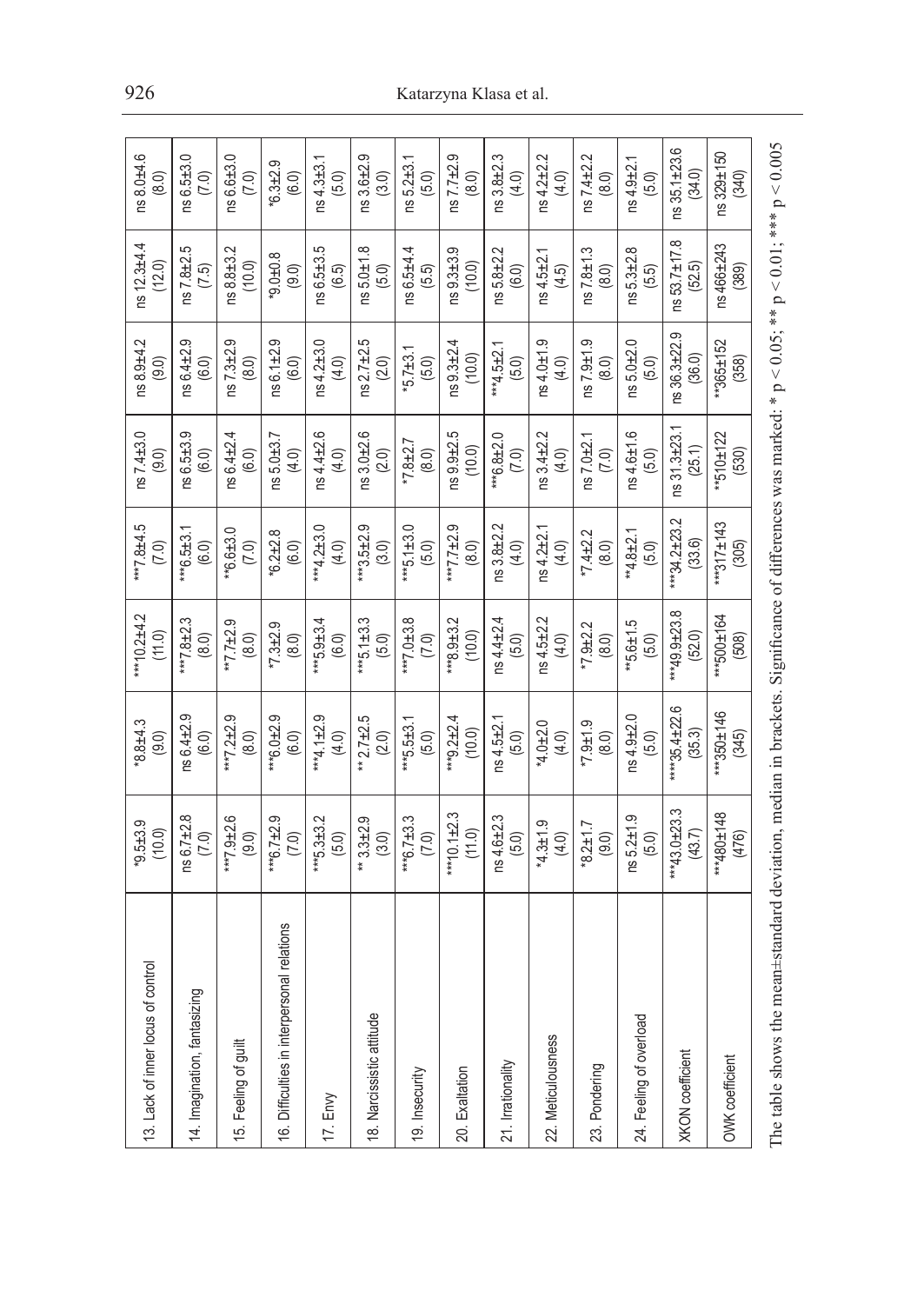A one-way logistic regression analysis of co-occurrence of the values of the KON-2006 scales considered pathological with the presence of pollakiuria and urinary incontinence (Tab. 6) and then with the presence of these symptoms with extreme severity was carried out (answer 'c') (Table 7) separately for groups of women and men, in the entire group and then in subgroups with the questionnaire results indicating high probability of presence of neurotic disorder.

| <b>SYMPTOMS:</b>                               |                                                  | 132. Pollakiuria                         |                                           | 111. Urinary incontinence                |
|------------------------------------------------|--------------------------------------------------|------------------------------------------|-------------------------------------------|------------------------------------------|
| KON-2006 SCALES:                               | Women                                            | Men                                      | Women                                     | Men                                      |
| 1. Feeling of being depended<br>on others      | *** 1.44 (1.16; 1.80)                            | ***2.02 (1.25; 3.26)                     | ns 1.38 (0.70; 2.71)                      | ns 1.82 (0.42; 7.88)                     |
| 2. Asthenia                                    | ***1.42 (1.11; 1.81)                             | ns 1.45 (0.95; 2.23)                     | ns 1.70 (0.76; 3.80)                      | Uncountable                              |
| Negative self-esteem<br>3.                     | $*1.30(1.02; 1.66)$                              | *1.43 (1.03; 1.98)                       | *3.10 (1.11; 8.67)                        | 3.22 (0.95; 10.89)                       |
| Impulsiveness<br>4.                            | ns 1.12 (0.891.41)                               | *1.50 (1.09; 2.07)                       | ns 0.93 (0.49; 1.76)                      | ns 2.70 (0.91; 7.95)                     |
| 5. Difficulties in decision<br>making          | ns 1.11 (0.88; 1.38)                             | ns 1.07 (0.79; 1.45)                     | ns 1.12 (0.56; 2.14))                     | ns 1.02 (0.41; 2.53)                     |
| Feeling of alienation<br>6.                    | ns 1.24 (0.99; 1.55)                             | ns 1.28 (0.91; 1.81)                     | *2.29 (1.02; 5.12)                        | *8.49 (1.14; 63.37)                      |
| Demobilization<br>7.                           | *** 1.44 (1.12; 1.83)                            | *1.56 (1.10, 2.23)                       | ns 1.95 (0.82; 4.61)                      | ns 3.98 (0.93; 17.09)                    |
| 8. Risk-taking tendency                        | ns 0.95 (0.77; 1.17)                             | ns 0.91 (0.65; 1.27)                     | ns 0.58 (0.29; 1.13)                      | *0.23 (0.05; 0.98)<br>*0.18 (0.04; 0.78) |
| 9. Difficulties in emotional<br>relations      | ns 0.95 (0.78; 1.15)                             | ns 1.09 (0.81, 1.46)                     | ns 0.79 (0.45; 1.39)                      | ns 1.04 (0.47; 2.31)                     |
| 10. Lack of vitality                           | *1.36 (1.07; 1.72)                               | ns 1.27 (0.90, 1.79)                     | ns 1.17 (0.58; 2.35)                      | ns 2.59 (0.77; 8.78)                     |
| 11. Feeling of life helplessness               | *** 1.53 (1.17; 2.00)                            | *1.52 (1.06; 2.17)                       | ns 1.47 (0.62; 3.49)                      | *7.84 (1.05; 58.56)                      |
| 12. Feeling of lack of influence               | ***1.41 $(1.13; 1.77)$                           | *** 1.77 (1.31; 2.39)                    | ns 2.24 (0.99; 5.01)                      | ns 2.25 (0.93; 5.46)                     |
| 13. Lack of inner locus of<br>control          | *** 1.49 (1.19; 1.88)                            | ns 1.29 (0.92; 1.83)                     | ns 1.52 (0.73; 3.15)                      | ns 4.07 (0.95; 17.46)                    |
| 14. Imagination, fantasizing                   | ns 1.10 (0.90; 1.33)                             | ns 1.19 (0.88; 1.62)                     | ns 1.62 (0.88; 2.98)                      | ns 1.63 (0.67; 3.97)                     |
| 15. Feeling of guilt                           | **1.35 (1.08; 1.68)                              | ns 1.39 (0.99; 1.96)                     | ns 1.89 (0.88; 4.07)                      | ns 2.71 (0.80; 9.15)                     |
| 16. Difficulties<br>in interpersonal relations | *1.27 (1.05; 1.55)                               | ns 1.23 (0.91; 1.67)                     | ns 1.83 (0.99; 3.37)                      | *3.57 (1.21; 10.53)                      |
| 17. Envy                                       | *** 1.54 (1.26; 1.90)<br>*** 1.59 $(1.16; 2.17)$ | *1.43 (1.03; 1.98)                       | ***3.33 (1.49; 7.45)                      | *5.48 (1.28; 20.51)                      |
| 18. Narcissistic attitude                      | ns 1.03 (0.77; 1.37)                             | ns 0.94 (0.66; 1.33)                     | *1.99 (1.03; 3.86)                        | ns 1.61 (0.68; 3.81)                     |
| 19. Insecurity                                 | *** 1.52 (1.19; 2.01)                            | ***1.72 (1.25; 2.37)                     | Uncountable                               | ns 2.12 (0.78; 5.72)                     |
| 20. Exaltation                                 | *** 1.53 (1.24; 1.89)                            | ns 1.36 (0.99; 1.87)                     | **3.15 (1.41; 7.05)                       | *3.67 (1.09; 12.42)                      |
| 21. Irrationality                              | ns 1.21 (0.98; 1.49)                             | *1.42 (1.05; 1.91)<br>*1.54 (1.07; 2.21) | **3.07 (1.37; 6.86)<br>*3.29 (1.28; 8.43) | ns 1.72 (0.77; 3.82)                     |

Table 6. **Results of one-way logistic regression analysis in women and men – the occurrence of symptoms**

*table continued on the next page*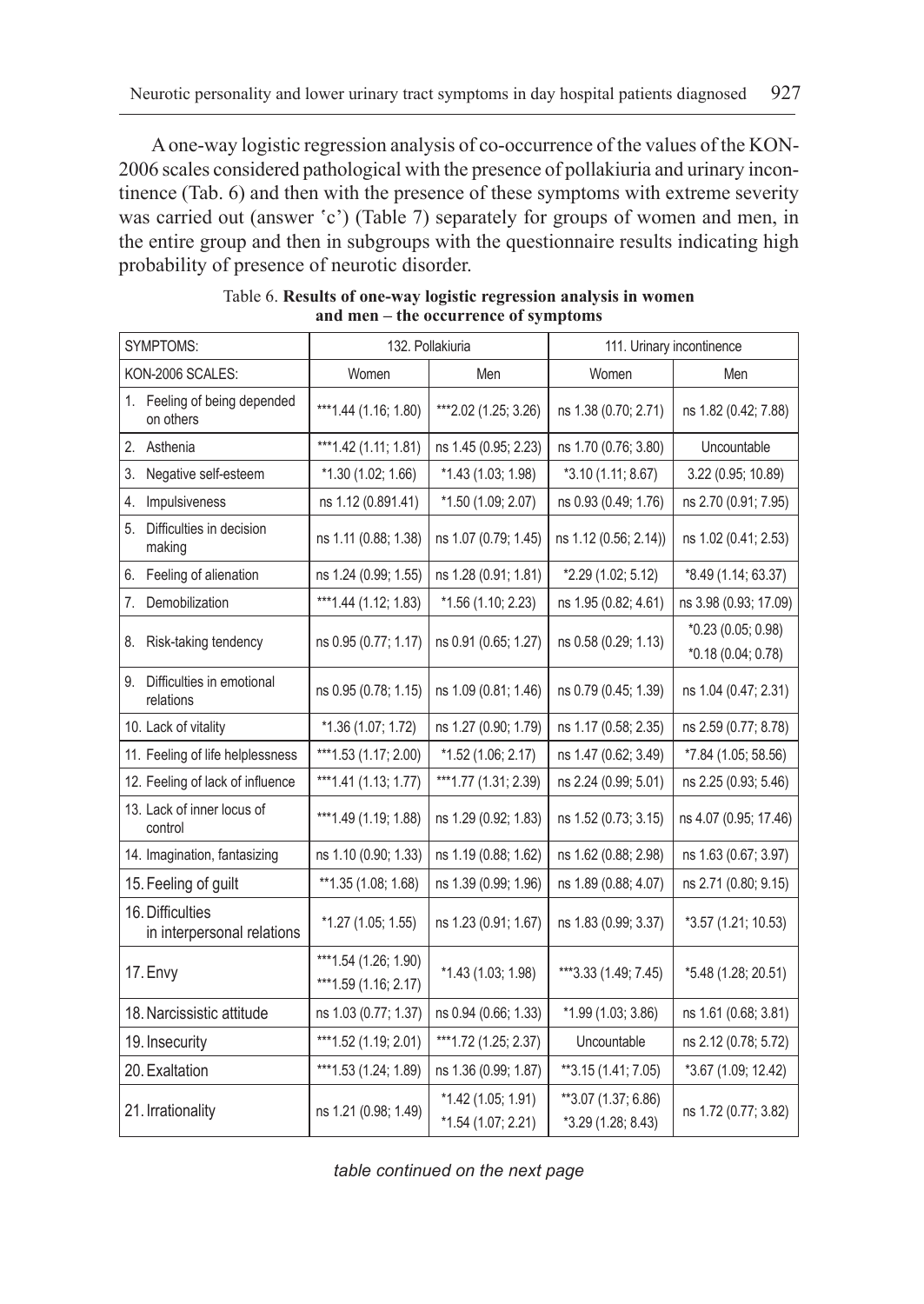| 22. Meticulousness      |  | ns 1.22 (0.98; 1.53)   **1.63 (1.14; 2.33)   ns 2.15 (0.96; 4.81)   ns 1.77 (0.60; 5.22)                        |  |
|-------------------------|--|-----------------------------------------------------------------------------------------------------------------|--|
| 23. Pondering           |  | $\mid$ ns 1.12 (0.92; 1.37) $\mid$ ***1.58 (1.17; 2.14) $\mid$ ns 1.79 (0.93; 3.45) $\mid$ ns 2.06 (0.85; 5.00) |  |
| 24. Feeling of overload |  | ns 1.19 (0.98; 1.45)   ns 1.31 (0.93; 1.85)   ns 1.55 (0.87; 2.71)   ns 1.84 (0.62; 5.45)                       |  |

Statistical significance: \* p < 0.05; \*\* p < 0.01; \*\*\* p < 0.005; ns – not statistically significant.

Results of subanalysis (underlined) of a subgroup of patients with a high probability of neurotic disorders were added.

As it results from Table 6, in the group of women, statistically significant relationships were found between the occurrence of pollakiuria symptom and 13 scales of the KON-2006, however, the OR coefficients were relatively low  $(1.27-1.54)$ , the highest for scales: 17. Envy (OR = 1.54, in the selected group OR = 1.59); 11. Feeling of life helplessness (OR = 1.53); 19. Insecurity (OR = 1.52) and 20. Exaltation (OR = 1.53).

In the group of men, pollakiuria was significantly associated with 11 scales, with the exception of the scale 1. Feeling of being depended on others ( $OR = 2.02$ ), the OR coefficients were quite low (OR 1.43–1.77), the highest for the scales: 12. Feeling of lack of influence (OR = 1.77) and 19. Insecurity (OR = 1.72). In addition, for the scale 21. Irrationality, the OR coefficient was 1.42, and in the selected group 1.54.

Common scales in the group of women and men in relation to the occurrence of pollakiuria were: 1. Feeling of being depended on others; 3. Negative self-esteem; 7. Demobilization; 11. Feeling of life helplessness; 12. Feeling of lack of influence; 17. Envy, and 19. Insecurity.

In the case of urinary incontinence, in the group of women statistically significant relationships were found for a smaller number of scales than in the case of pollakiuria symptom, however, they were stronger: 17. Envy  $(OR = 3.33)$ ; 20. Exaltation  $(OR = 3.15)$ ; 3. Negative self-esteem  $(OR = 3.10)$ ; 21. Irrationality  $(OR = 3.07)$ ; and in the selected group  $OR = 3.29$ ; 6. Feeling of alienation ( $OR = 2.29$ ), and 18. Narcissistic attitude (OR =  $1.99$ ).

In the group of men, the relationships with the occurrence of urinary incontinence were even stronger – namely OR coefficients were in the range 3.57–8.49, respectively for the following scales: 6. Feeling of alienation ( $OR = 8.49$ ); 11. Feeling of life helplessness (OR = 7.84); 17. Envy (OR = 5.48); 20. Exaltation (OR = 3.67), and 16. Difficulties in interpersonal relations ( $OR = 3.57$ ). For the scale 8. Risk-taking tendency, the relationship was reversed:  $OR = 0.23$  (in the selected group the value was 0.18).

Three scales were common for women and men in relation to the relationship with the occurrence of urinary incontinence: 6. Feeling of alienation; 17. Envy, and 20. Exaltation. For the scale 3. Negative self-esteem, OR coefficient was insignificant, however, indicated a trend similar to that for the other lower urinary tract symptoms:  $OR = 3.22$  (0.95; 10.89).

The results of subanalysis conducted for a group of patients with a high probability of neurotic disorders (statistically significant coefficients – underlined) indicate additional confirmation of the relationship between the occurrence of pollakiuria in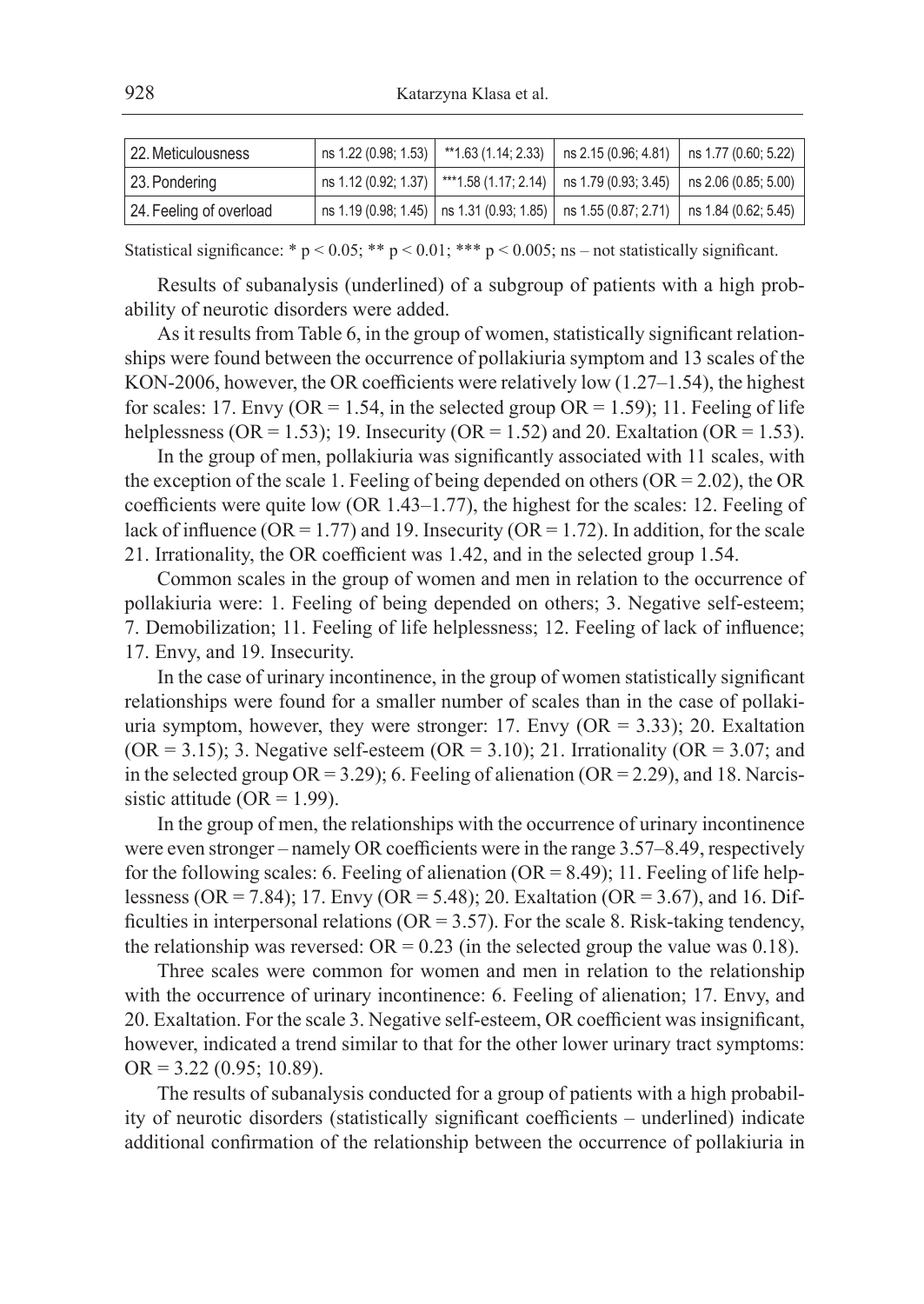women and the scale 17. Envy, while in men – the scale 21. Irrationality, as well as the relationship between urinary incontinence symptom and the scale 21. Irrationality, and (reversed relationship) the scale 8. Risk-taking tendency (OR =  $0.23$  and OR =  $0.18$ ).

| <b>SYMPTOMS:</b>                               |                                              | 132. Pollakiuria       | 111. Urinary incontinence                  |                       |
|------------------------------------------------|----------------------------------------------|------------------------|--------------------------------------------|-----------------------|
| KON-2006 SCALES:                               | Women                                        | Men                    | Women                                      | Men                   |
| 1. Feeling of being<br>depended on others      | *** 1.90 (1.30; 2.78)                        | ns 3.87 (0.92, 16.23)  | ns 1.13 (0.22; 5.84)                       | Uncountable           |
| 2. Asthenia                                    | ***2.35 (1.48; 3.71)                         | ns 2.10 (0.74; 5.95)   | ns 0.44 (0.11; 1.86)                       | Uncountable           |
| 3. Negative self-esteem                        | ***2.26 (1.43; 3.59)                         | *2.29 (1.05; 4.96)     | ns 1.81 (0.22; 14.75)                      | Uncountable           |
| 4. Impulsiveness                               | *1.53 (1.05; 2.23)                           | ns 2.03 (0.99, 4.14)   | ns 0.53 (0.13; 2.22)                       | Uncountable           |
| 5. Difficulties in decision<br>making          | ns 0.98 (0.70; 1.38)                         | ns 1.47 (0.78; 2.79)   | ** 0.11 (0.02; 0.56)<br>*0.13 (0.02; 0.76) | ns 1.73 (0.18; 16.78) |
| 6. Feeling of alienation                       | $*1.61(1.11, 2.33)$<br>*2.03 (1.01; 4.11)    | *2.56 (1.07; 6.12)     | ns 1.07 (0.20; 5.77)                       | Uncountable           |
| 7. Demobilization                              | ***2.38 (1.49; 3.80)                         | *** 5.51 (1.69; 17.98) | ns 0.77 (0.15; 3.81)                       | Uncountable           |
| 8. Risk-taking tendency                        | ns 0.80 (0.58; 1.11)                         | ns 1.10 (0.58; 2.08)   | Uncountable                                | Uncountable           |
| 9. Difficulties in emotional<br>relations      | ns 0.93 (0.69; 1.25)                         | ns 1.42 (0.79; 2.54)   | ns 0.81 (0.02; 1.42)                       | ns 3.41 (0.35; 33.04) |
| 10. Lack of vitality                           | *1.57 (1.06; 2.33)                           | ns 1.83 (0.84; 3.98)   | ns 0.85 (0.17; 4.22)                       | Uncountable           |
| 11. Feeling of life<br>helplessness            | ** 1.98 (1.21; 3.24)                         | ns 1.96 (0.86; 4.45)   | ns 0.58 (0.12; 2.89)                       | Uncountable           |
| 12. Feeling of lack of<br>influence            | ns 1.41 (0.98; 2.03)                         | ***2.97 (1.43; 5.45)   | ns 2.45 (0.30, 19.97)                      | ns 0.85 (0.12; 6.09)  |
| 13. Lack of inner locus of<br>control          | *1.49 (1.02; 2.17)                           | *2.58 (1.08; 6.16)     | ns 0.96 (0.03; 30.22)                      | Uncountable           |
| 14. Imagination,<br>fantasizing                | ns 1.25 (0.92; 1.70)                         | ***3.42 (1.58; 7.41)   | ns 0.66 (0.17; 2.67)                       | ns 1.88 (0.19; 18.26) |
| 15. Feeling of guilt                           | $*1.51(1.04; 2.18)$                          | *2.71 (1.13; 6.48)     | ns 0.58 (0.14; 2.42)                       | ns 1.08 (0.11; 10.40) |
| 16. Difficulties in<br>interpersonal relations | ***1.66 (1.22; 2.27)<br>*1.68 (1.10; 2.57)   | *2.39 (1.20; 4.76)     | ns 0.75 (0.19; 3.02)                       | Uncountable           |
| 17. Envy                                       | ***1.86 (1.31; 2.62)<br>***2.28 (1.31; 3.98) | *2.47 (1.14; 5.36)     | ns 3.62 (0.44; 2.9.59)                     | Uncountable           |
| 18. Narcissistic attitude                      | *1.56 (1.06; 2.29)<br>$*1.54(1.03; 2.31)$    | *2.07 (1.13; 3.80)     | ns 2.11 (0.42; 10.53)                      | Uncountable           |
| 19. Insecurity                                 | *1.64 (1.05; 2.57)                           | ns 1.86 (0.93; 3.70)   | Uncountable                                | ns 0.52 (0.07; 3.70)  |
| 20. Exaltation                                 | *** 1.64 $(1.17; 2.31)$                      | ns 1.23 (0.65; 2.33)   | ns 1.47 (0.30; 7.32)                       | ns 1.46 (0.15; 14.17) |

Table 7. **Results of one-way logistic regression analysis in women and men – extreme severity of symptoms**

*table continued on the next page*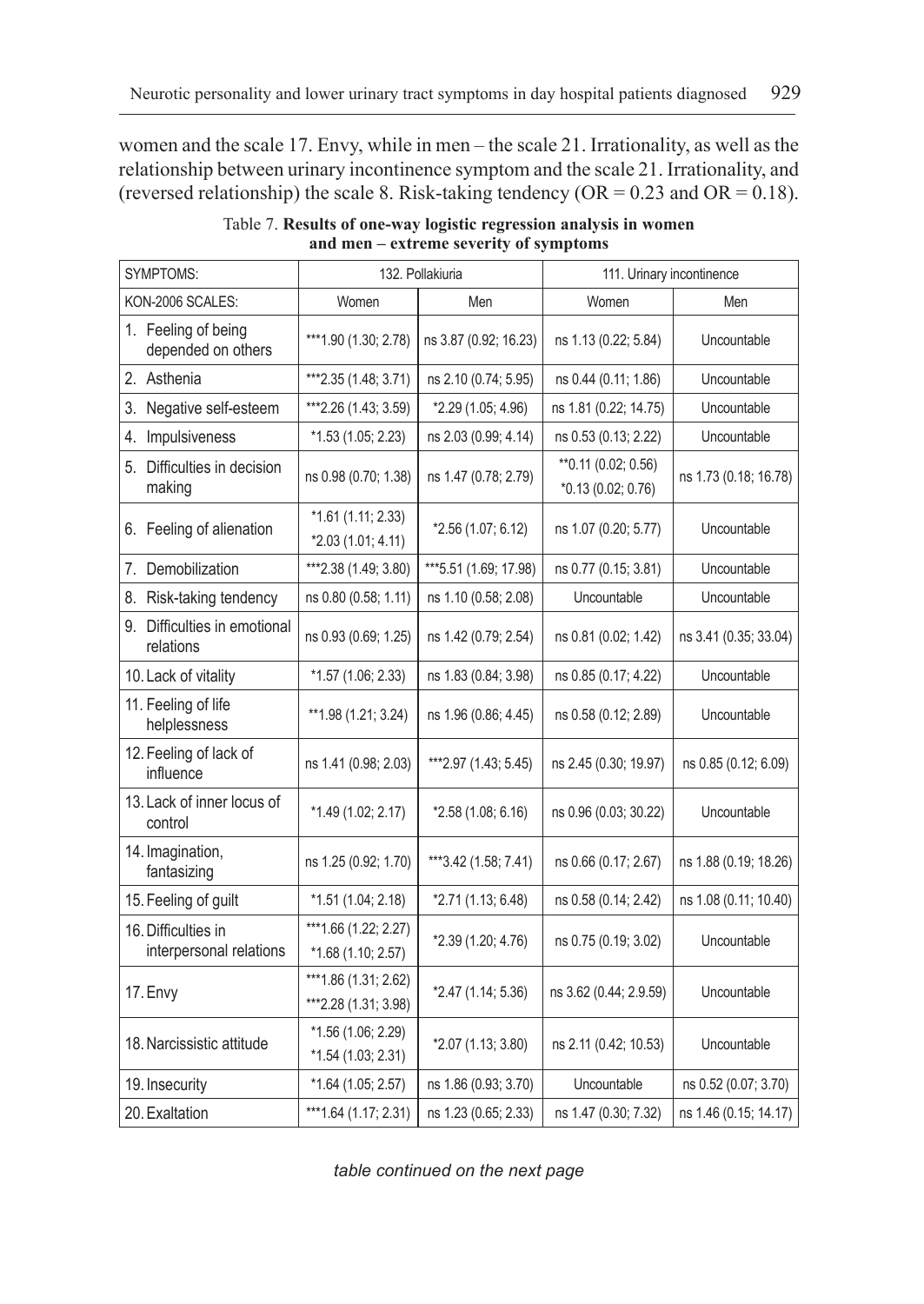| ns 4.70 (0.49; 35.55) |  |
|-----------------------|--|
|                       |  |
| ns 0.99 (0.17; 5.94)  |  |
|                       |  |
| ns 2.36 (0.24; 22.87) |  |
| ns 1.04 (0.11; 9.76)  |  |
|                       |  |

Statistical significance: \* p < 0.05; \*\* p < 0.01; \*\*\* p < 0.005; ns – not statistically significant. Results of subanalysis (underlined) of a subgroup of patients with a high probability of neurotic disorders were added..

As shown in Table 7, in the case of the extreme intensity of pollakiuria in the group of women the strongest ( $OR > 2.00$ ) relationships were found with the following scales: 7. Demobilization (OR = 2.38); 2. Asthenia (OR = 2.35) and 3. Negative self-esteem (OR = 2.26). In addition, significant, though weaker, links (OR 1.49–1.98) were also found with 12 other KON-2006 scales. It is worth noting statistically significant (and sometimes even stronger than in the entire group) relationships in the selected group with the scales: 6. Feeling of alienation  $(OR = 1.61$ ; and in the selected group  $OR = 2.03$ ); 16. Difficulties in interpersonal relations ( $OR = 1.66$ ; OR = 1.68); 17. Envy (OR = 1.86; OR = 2.28), and 18. Narcissistic attitude (OR = 1.56 and  $OR = 1.54$ ).

In the group of men the strongest and statistically significant  $(OR > 2.50)$  relationships of extremely severe pollakiuria occurred with pathologically elevated scales: 24. Feeling of overload ( $OR = 5.68$ ; for this scale even in the selected group OR was 5.46); 7. Demobilization (OR = 5.51); 14. Imagination, fantasizing (OR = 3.42); 12. Feeling of lack of influence (OR = 2.97); 23. Pondering (OR = 2.87); 15. Feeling of guilt (OR = 2.71); 13. Lack of inner locus of control (OR = 2.58); 6. Feeling of alienation ( $OR = 2.56$ ), moreover for 4 other scales OR was within the range 2.00–2.47. In the case of extreme severity of pollakiuria, significant relationships common for women and men were found with the following scales: 3. Negative self-esteem; 6. Feeling of alienation; 7. Demobilization; 13. Lack of inner locus of control; 15. Feeling of guilt; 16. Difficulties in interpersonal relations; 17. Envy, and 18. Narcissistic attitude.

The results of the subanalysis conducted for a group of patients with a high probability of neurotic disorders (statistically significant coefficients – underlined) indicate additional confirmation of relationship between the extreme intensity of pollakiuria and scales: 17. Envy; 16. Difficulties in interpersonal relations and 18. Narcissistic attitude in women; and in men – 24. Feeling of overload.

For the extremely severe symptom of urinary incontinence (with a small number of such answers), a statistically significant inverse relationship was found – only in the group of women – with the scale: 5. Difficulties in decision making ( $OR = 0.11$ ; in the selected group  $OR = 0.13$ ). No relationships were found in the group of men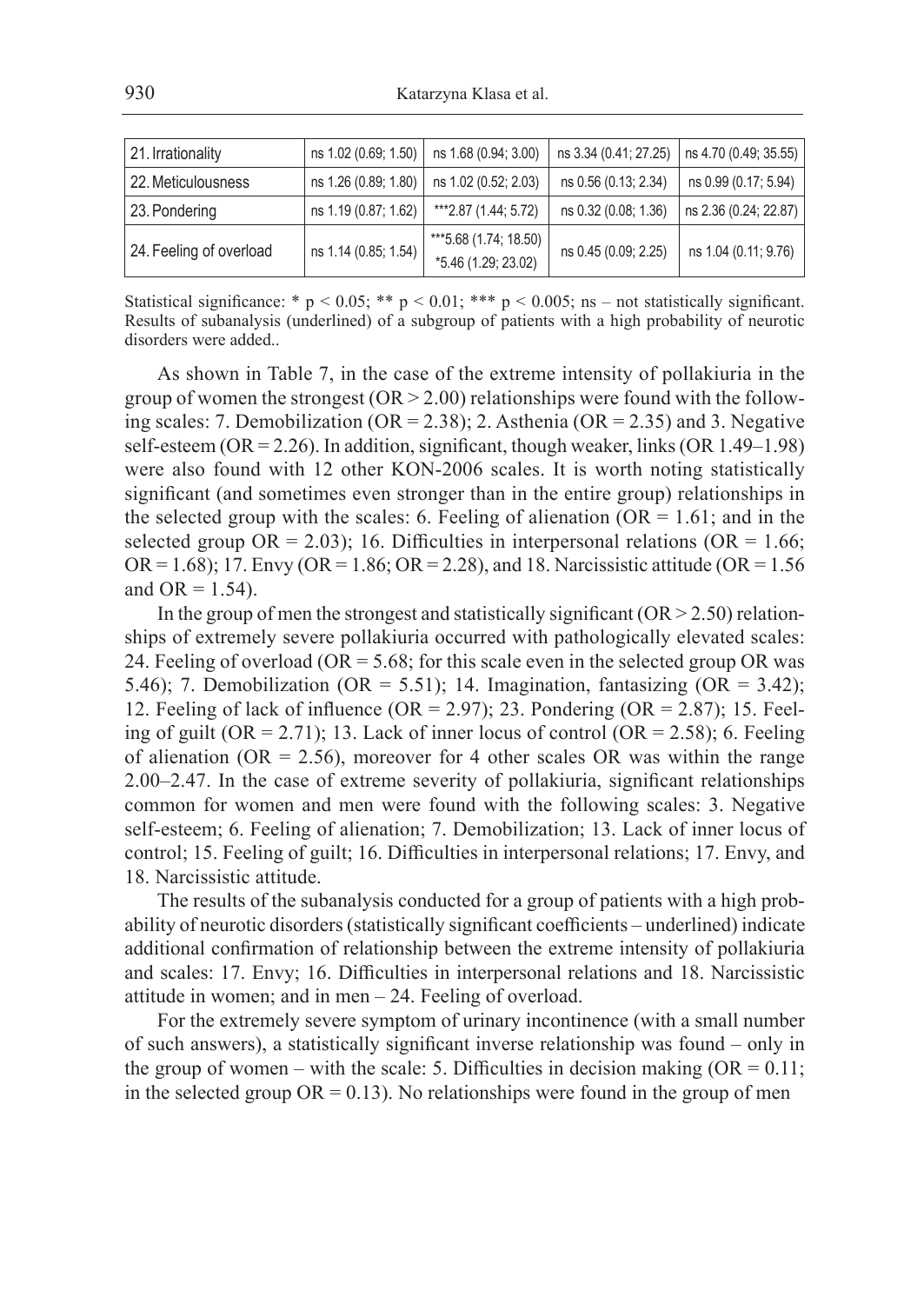#### **Discussion**

The results of this study suggest that reporting selected lower urinary tract symptoms is associated with a greater severity of neurotic personality disorder (described by the XKON coefficient, Table 4). At the same time, the occurrence of pollakiuria, both in women and in men, is a symptom less specifically associated with the profile of neurotic personality disorder – in the analysis of raw score distribution, it is associated with significantly higher values of most scales of the KON and, in addition, the abnormal values of KON-2006 scales are associated with this symptom with significant odds ratios (OR) but only at the level of 1.30–1.60. Extreme severity (severity indicated by patients as the answer 'c') of the same pollakiuria symptom seems to be a different kind of condition – associated with a much higher probability of occurrence of some disturbed neurotic personality traits (in such a case OR coefficients exceed 2.20 or are even higher). Differences in these associations emerging in such a case in groups of women and men are also interesting.

A much less frequent symptom, which is urinary incontinence, is significantly (as to the occurrence) associated with a smaller number of KON-2006 scales, however, with high odds ratio coefficients (numerous  $\text{ORs} > 3.00$ ). Unfortunately, potentially interesting results of extreme severity of urinary incontinence in the studied group must be interpreted with caution because of the extremely low number of women  $(n = 8)$  and men  $(n = 4)$  marking the answer 'c', which only allows to distinguish a weak hypothetical relationship between severe urinary incontinence in women and no abnormal values of the scale 'Difficulties in decision making' (the scale describes noticing difficulties in making decisions, tendency to hesitate, considering, avoiding showing initiative, therefore, such traits would be practically not present in women at the level considered pathological by the authors of the test). On the basis of such a small group reporting the extreme severity of this symptom, it is difficult to put forward any hypotheses about the nature of this relationship.

The results of analyzes showing the relationship between probably completely psychogenic lower urinary tract symptoms (patients during the qualification for treatment undergo basic medical interview) and the global severity of neurotic disorders as well as the global severity of neurotic personality disorders are in line with our predictions, however, more detailed relationships found between the values of KON-2006 scales and the occurrence of symptoms seem to be more interesting. The best picture in this range of results is provided not by comparisons of scales distribution – presented in Tables 4 and 5 (for obvious reasons referring to less readable 'group averages'), but by links between abnormal values of KON-2006 scales (determined, among others, by ROC analyzes during the construction of the questionnaire) and the occurrence and severity of symptoms included in Tables 6 and 7. They allow to determine the odds of the co-existence of symptoms and abnormal traits/aspects of neurotic personality, and instead of relying on the distribution of raw scales values, they provide information on individualized, also relatively rare, symptom-trait relationships.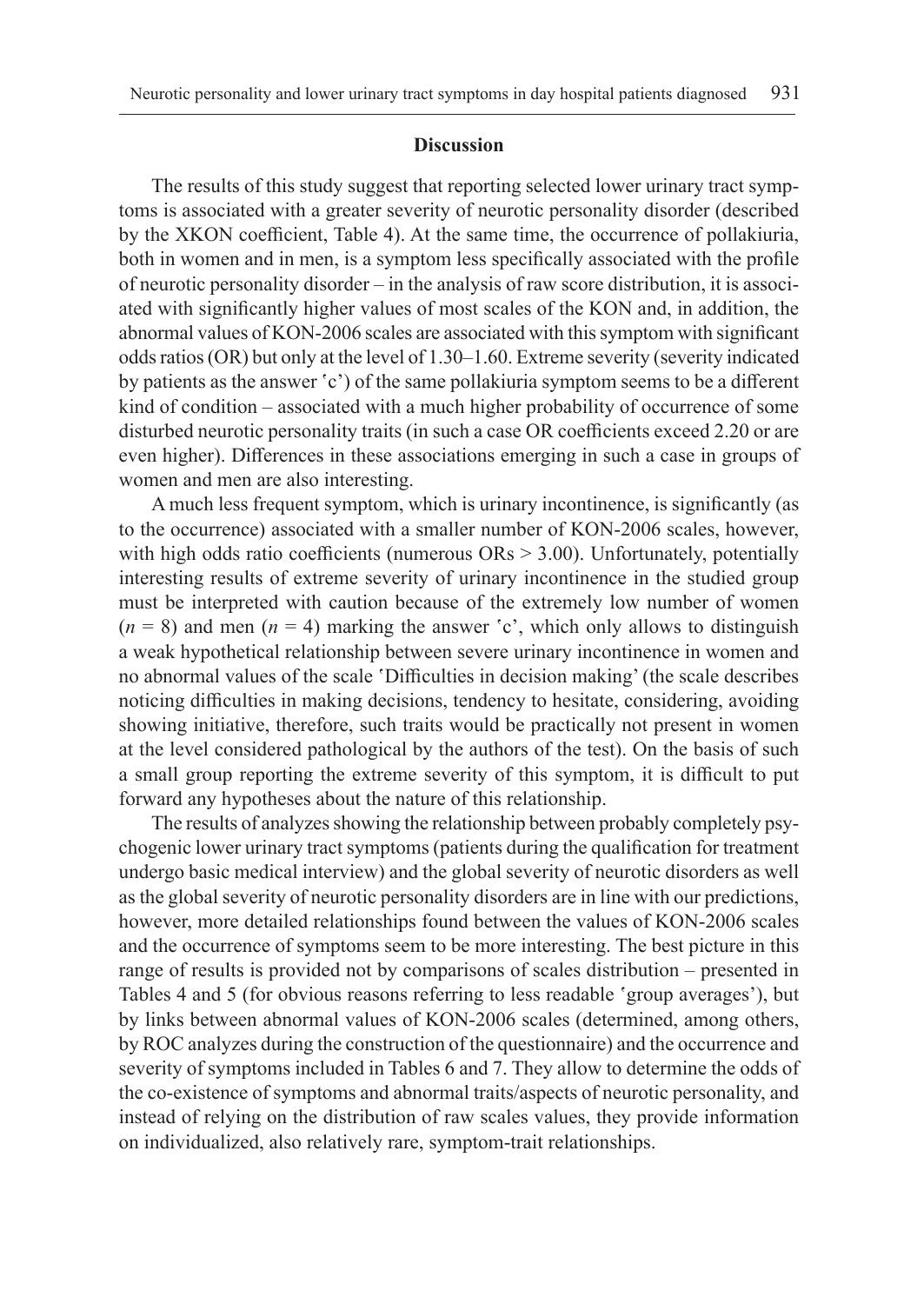These observations bring to the fore – in relation to both symptoms in terms of their occurrence (answers 'a', 'b' or 'c') as well as the extreme severity (answer 'c'; this scale even for a rare in the researched group, extreme severity of urinary incontinence appears to be related to the trend at the borderline of statistical significance) – negative self-esteem (the KON-2006 scale of this name defines self-perception of the patient as being unattractive, worthless, dissatisfied [44–46]). Negative self-esteem and a sense of inferiority are, as mentioned above, typical elements of the picture of self-experiencing of patients with lower urinary tract symptoms.

The second feature clearly associated with both symptoms is envy – the scale 'Envy' includes the tendency of the patient to experience the frustration associated with the successes of others and their depreciation. It may be associated with experiencing frustration due to immaturity, the aforementioned sense of inferiority, hypothetical – lack of age-appropriate separation-individuation. Moreover, the symbolism of urination allows associations and interpretations in terms of envy, hostility and competition.

For the occurrence of pollakiuria, four scales of the KON-2006 profile were distinguished, mainly made up with similar content: 'Feeling of being depended on others', (the tendency of the subject to perceive oneself as a dependent, submissive to others, subversive, unable to refuse, subjecting his/her opinions and actions to others, and critically referring to own personality traits), 'Demobilization' (experiencing loss of hope and a decrease in the dynamics of life, fear of new challenges and situations, feeling tired, dissatisfaction with oneself), 'Feeling of life helplessness' (perceiving oneself as a non-decisive, awkward person, not seeking to achieve own goals, easily disorganizing and withdrawing in situations of accumulation of difficulties), 'Feeling of lack of influence' (the image of oneself as a person dependent on circumstances, force majeure, random events and other people, and experiencing harm due to this), which are probably related to depressive, avoidant and perhaps also traumatic aspects of patients' experiencing.

The presence of urinary incontinence symptom in men and women was associated with abnormal values of two scales: 'Feeling of alienation' (perceiving oneself as a lonely person, deprived of social support, not understood, neglected) and 'Exaltation' (perceiving oneself as a very sensitive, fragile, emotional, changing moods, at the same time looking for support from others), and only in men – with low 'Risk-taking tendency' (the only 'bipolar' scale in the KON-2006, describing oneself as a seeker of a danger, of new situations; or the opposite – avoiding any risk – which is shown for men as correlated with involuntary urination), strong 'Feeling of life helplessness' (described above), and 'Difficulties in interpersonal relations' (the scale describes difficulties in relations with others as well as perceiving oneself as a person who cannot deal with contacts with people). The fact that in the group of men the relationships with the occurrence of urinary incontinence symptom were clearly stronger than in women (e.g., 'Feeling of alienation'  $OR = 8.49$ , in women 2.29) may be associated with a milder experiencing of this condition by women, probably being able to over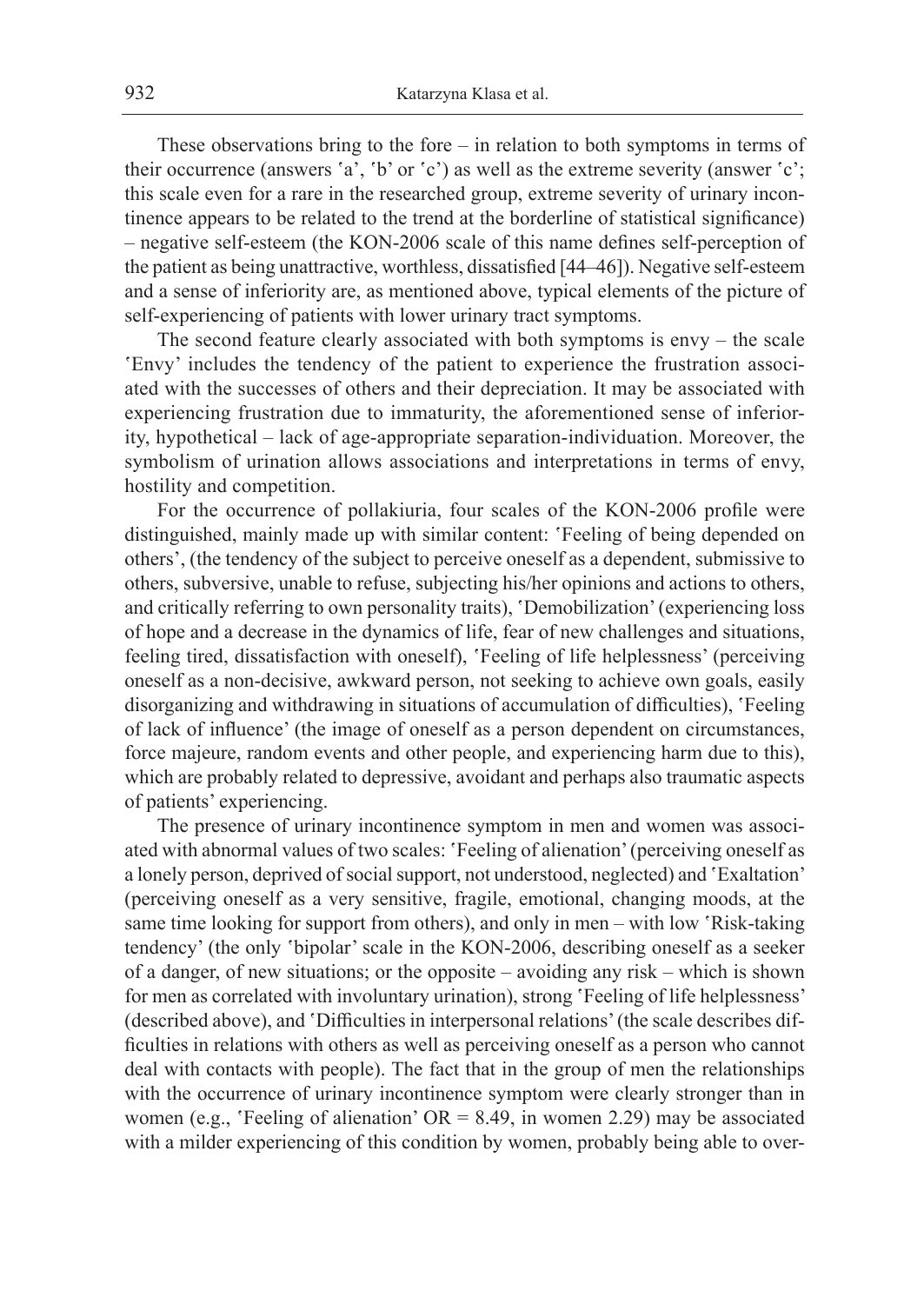come the discomfort more easily and using potential remedies (similar to those related to menstruation) or due to conditioning of the social role/common image of the man (masculinity)/woman (femininity). Similarly, the strong connection between 'Feeling of life helplessness' and a high  $OR = 7.84$  in a group of men may show a different, stereotypical understanding of their social role. Also the scales 'Envy' and 'Exaltation' were associated with higher OR in men than in women.

Extreme severity, possible to analyze only in the case of pollakiuria symptom, was more strongly associated with many of the abovementioned scales – with higher OR coefficients than for the presence. In addition to the already mentioned 'Negative self-esteem', 'Feeling of alienation', 'Demobilization', 'Lack of inner locus of control', 'Feeling of guilt' (worrying, blaming oneself for own behavior and character traits), 'Difficulties in interpersonal relations', 'Envy', 'Narcissistic attitude' for both genders, while for women the scales: 'Asthenia' (low dynamism, sense of own mental weakness, dissatisfaction with life), 'Lack of vitality' (lack of life dynamics and perception of this dysfunction), 'Feeling of life helplessness', 'Exaltation', 'Impulsiveness' (impetuousness, contentiousness, irritability, perceiving oneself as a person unbearable for the environment, physically aggressive, at the same time disapproving such behaviors), 'Insecurity' (distrust of others, predicting failures and giving up on own goals, perceiving oneself as less resilient, abused, not understood); and for men the scales: 'Imagination, fantasizing', 'Pondering' (thinking about oneself and one's behavior, his/her uncertainty and sensitivity) and 'Feeling of overload'.

It is worth noting the relationships which are different in men – with 'Feeling of overload' and 'Imagination, fantasizing' (the tendency to create imaginations, especially grandiose ones, the desire to be admired and liked, which can be related to narcissistic features, expressed less directly than in the scale 'Narcissistic attitude'). In women, the strong relationship between urinary incontinence symptom and irrationality (the scale of this name describes the use of irrational cognitive schemas and wishful thinking) may be related to the co-occurrence of recollection of childhood and adolescent punishment for normal behavior such as masturbation and sexual games, described in another study [29]. Such interactions could cause stiffness of 'moral' principles regarding sexuality in at least some patients, as well as promote 'persecutory', incorrect religiosity, or external locus of control.

Obviously, the conducted analyzes indicate a probably bi-directional relationship between aspects of a neurotic personality and the presence and extreme severity of lower urinary tract symptoms – frequent and involuntary urination. Cause-and-effect relations, e.g., between shame and fear and the need/fear of the need for frequent urination or between mental arousal and a feeling of urge to urinate, between urinary incontinence and sadness, embarrassment and social isolation, are obviously not easy to determine – is not always known what appeared as first, it should always be considered whether the mechanisms of etiopathogenesis date back to the past, i.e., the childhood of the patient, or work also in the recent context of his/her adult life, and this requires an individual analysis of each case. It can be assumed that the burden of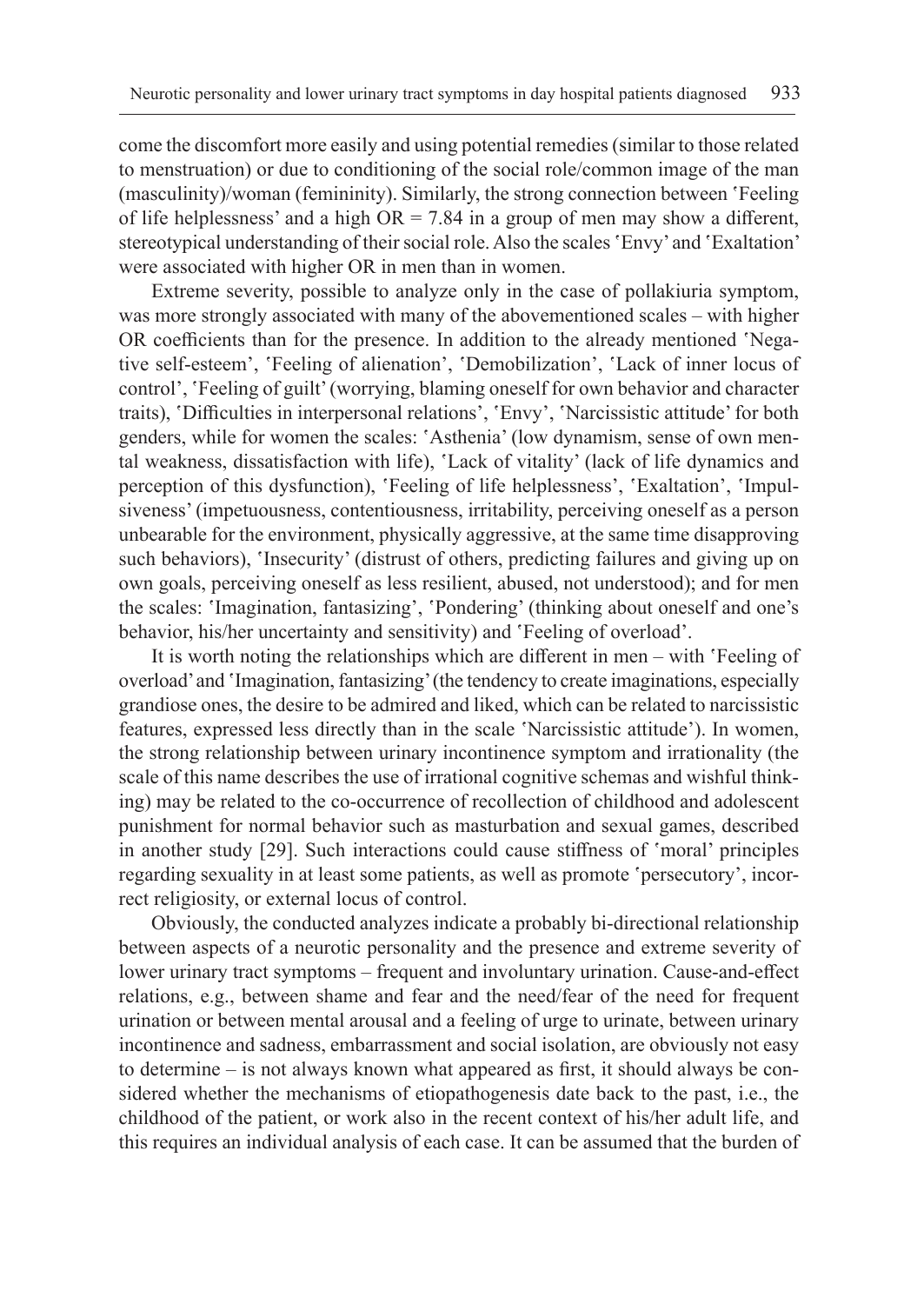symptoms at any age and during the research has impact on the personality and selfimage of patients – in some patients contributing to low/negative self-esteem, feeling of inferiority, lowered mood, anancastic behavior, hostility, a tendency to avoid social relations and risk, feeling of weakness/asthenia, shyness, isolation, also described in relation to urological patients by other authors [e.g., 23, 33, 57].

This study is not free from limitations. First of all, it was carried out in the group of patients qualified for treatment in a day hospital with psychotherapeutic profile, therefore the results cannot be easily generalized to the population of all psychiatric patients. On the other hand, the possibility of generalization of the conclusions of this work, at least in relation to patients treated with psychotherapy, is related to the fact that it included a relatively large research group from the years 2004–2014, covering 2,450 patients. Secondly, the tools used in the study during the qualification for psychotherapy are focused neither on urological ailments (analyzes based on two variables describing the symptoms in colloquial language), nor on the burden related to such ailments, e.g., on a decreased quality of life. As mentioned earlier, it was not possible to precisely determine whether the patients' responses described diurnal or nocturnal pollakiuria – or both, nor is the information available whether urinary incontinence was accompanied by urge, or rather stress urinary incontinence, or whether it was completely involuntary nocturnal or diurnal urinary incontinence. The Neurotic Personality Questionnaire KON-2006 is a self-reporting and relatively new tool, although it obtained satisfactory psychometric properties [44–46].

Further verification of the obtained results requires more extensive prospective studies, including, among others, tools focused on assessing urological symptoms and the appropriate control group. It seems interesting to conduct a complementary study – the severity and profile of neurotic personality traits – in the group of urological patients. However, already obtained results, indicating a significant personality component in patients reporting psychogenic urinary symptoms, may suggest the presence of the functional component in urinary tract symptoms also in urological patients, thus confirming the postulate of the importance of taking mental state into consideration in the treatment of this group of patients.

### **Conclusions**

- 1. The personality basis of neurotic disorders described by the scales of the KON-2006 is strongly associated with the occurrence of symptoms of frequent and involuntary urination.
- 2. Neither on the basis of correspondence analysis, nor using correlation analysis, it is possible to determine the cause-and-effect direction of the observed relationship. It may be assumed that in some patients – e.g., those suffering from long-term bed wetting – reduced self-esteem or relationship difficulties may be secondary, while in other patients the personality basis precedes and determines the occurrence of symptoms.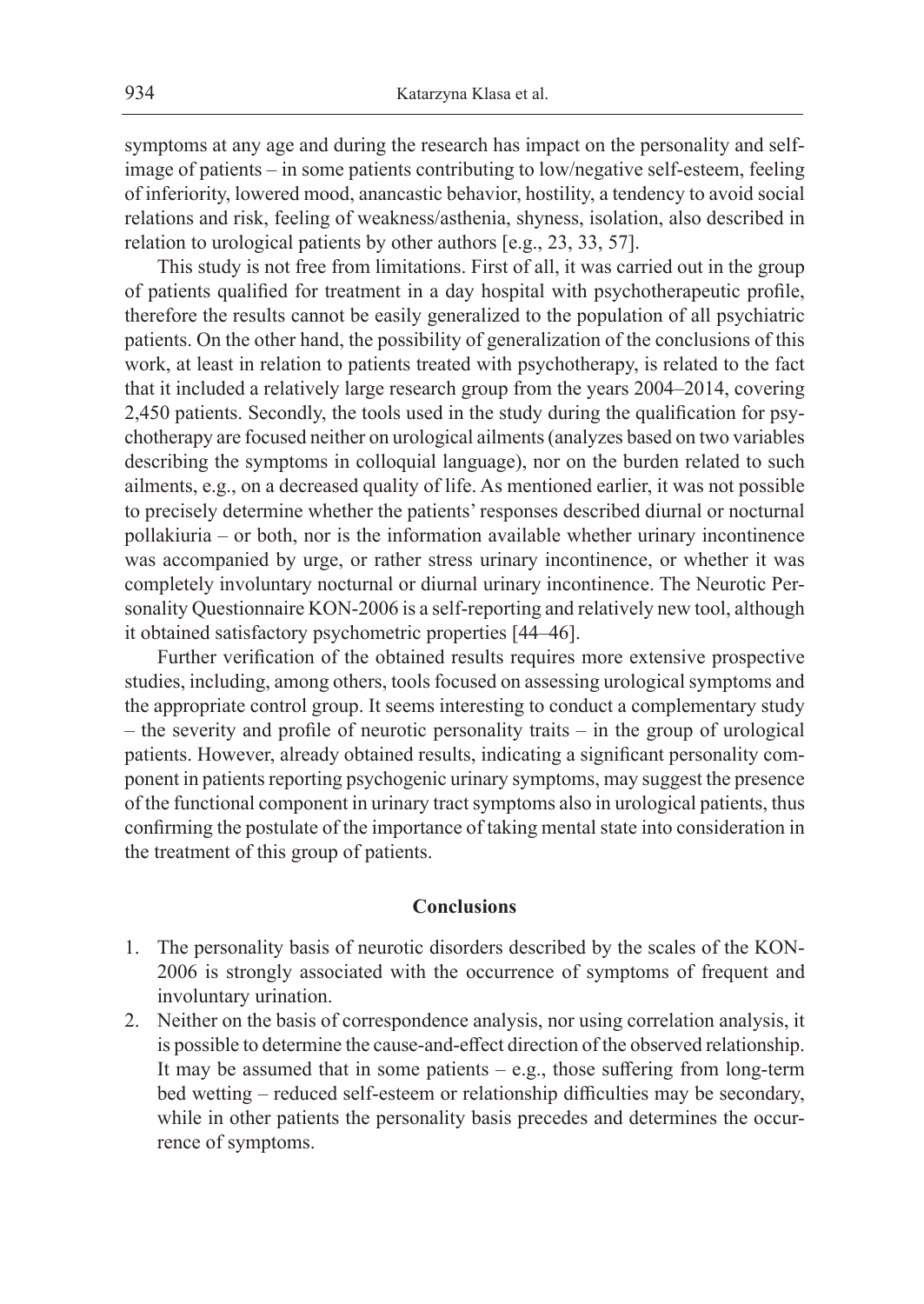- 3. The strongest and sex-independent relation of the presence of both analyzed symptoms concerns the scales 'Negative self-esteem' and 'Envy'.
- 4. In the case of the occurrence of pollakiuria, an important relation mainly concerned the scales 'Feeling of being dependent on others', 'Demobilization', 'Feeling of life helplessness', and 'Feeling of lack of influence'.
- 5. The presence of urinary incontinence symptom was mainly related to 'Feeling of alienation' and 'Exaltation', and only in the subgroup of men – to low 'Risktaking tendency' (avoiding risk), strong 'feeling of life helplessness', 'Difficulties in interpersonal relations'.
- 6. The most bothersome, extreme severity of symptoms due to the number of subgroups, possible to analyze only in the case of pollakiuria – was associated with many of the above-mentioned scales, however, more strongly and also differently, e.g., in men with 'Feeling of Overload' and 'Imagination, fantasizing'.
- 7. It can be assumed that the psychogenic component is also important in the case of urological symptoms with established somatic background and should be taken into consideration in the treatment process.

**Acknowledgment***: We would like to thank Dr Maciej Sobański for the statistical support.*

### **References**

- 1. Leue C, Kruimel J, Vrijens D, Masclee A, Os van J, Koeveringe van G. *Functional urological disorders: A sensitized defence response in the bladder-gut-brain axis.* Nat. Rev. Urol. 2017; 14(3): 153–163.
- 2. Norton JM, Dodson JL, Newman DK, Rogers RG, Fairman AD, Coons HL et al. *Nonbiologic factors that impact management in women with urinary incontinence: Review of the literature and findings from a National Institute of Diabetes and Digestive and Kidney Diseases workshop*. Int. Urogynecol. J. 2017; 28(9): 1295–1307.
- 3. Wroński S, Radziszewski P, Lewczak D. *Pęcherz nadreaktywny i naglące nietrzymanie moczu – choroba jednostki czy choroba społeczeństwa. Etiologia i leczenie*. Przegląd Urologiczny  $2010$ ;  $5(63)$ :  $5-14$ .
- 4. Bradley CS, Nygaard IE, Torner JC, Hillis SL, Johnson S, Sadler AG. *Overactive bladder and mental health symptoms in recently deployed female veterans*. J. Urol. 2014; 191(5): 1327–1332.
- 5. Heymen S. *Psychological and cognitive variables affecting treatment outcomes for urinary and fecal incontinence*. Gastroenterology 2004; 126(1 Suppl 1): S146–151.
- 6. Doumouchtsis SK, Jeffery S, Fynes M. *Female voiding dysfunction*. Obstet. Gynecol. Surv. 2008; 63(8): 519–526.
- 7. Breyer BN, Shindel AW, Erickson BA, Blaschko SD, Steers WD, Rosen RC. *The association of depression, anxiety and nocturia: A systematic review*. J. Urol. 2013; 190(3): 953–957.
- 8. Golabek T, Skalski M, Przydacz M, Świerkosz A, Siwek M, Golabek K et al. *Lower urinary tract symptoms, nocturia and overactive bladder in patients with depression and anxiety*. Psychiatr. Pol. 2016; 50(2): 417–430.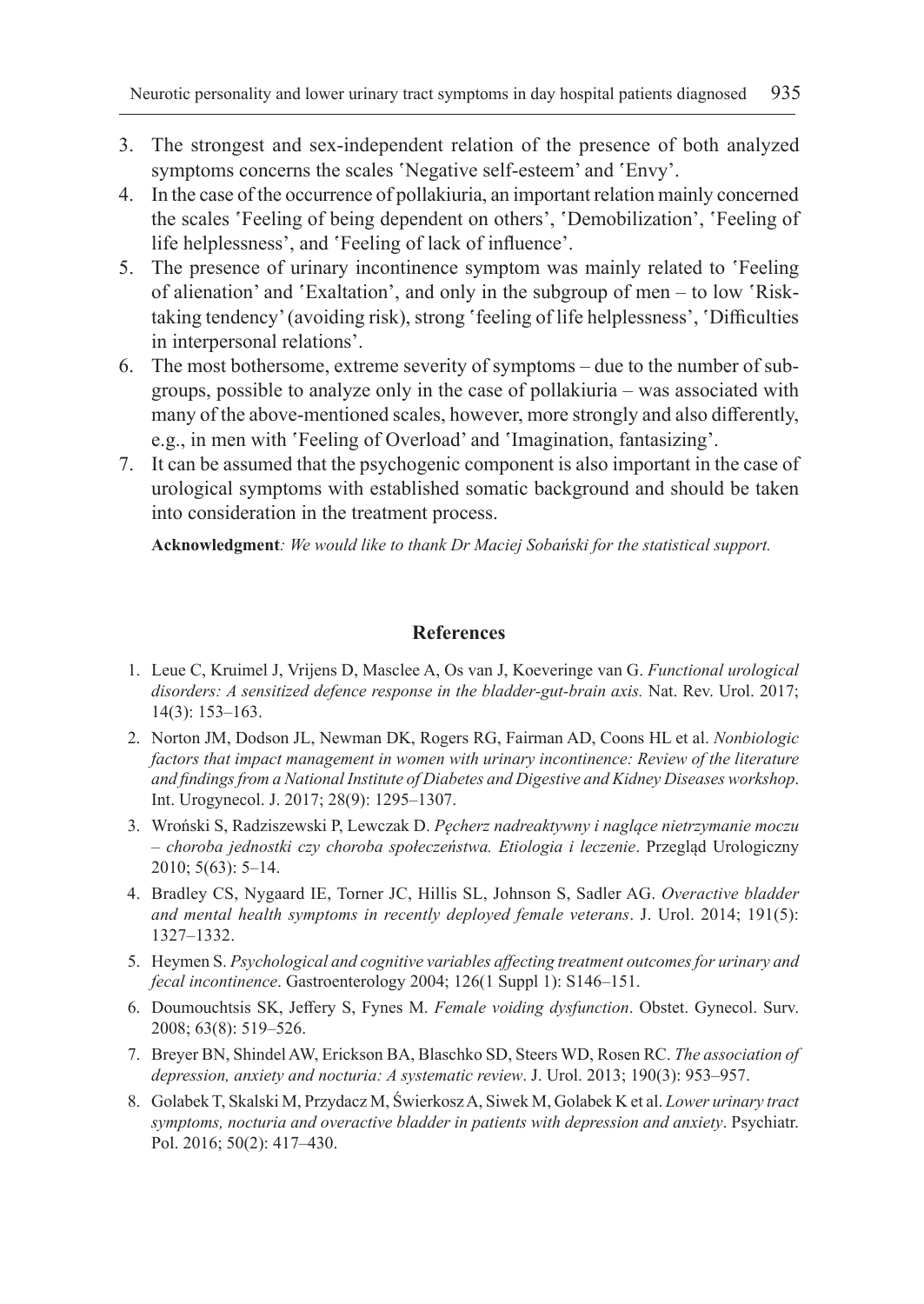- 9. Melville JL, Walker E, Katon W, Lentz G, Miller J, Fenner D. *Prevalence of comorbid psychiatric illness and its impact on symptom perception, quality of life, and functional status in women with urinary incontinence*. Am. J. Obstet. Gynecol. 2002; 187(1): 80–87.
- 10. Knight S, Luft J, Nakagawa S, Katzman WB. *Comparisons of pelvic floor muscle performance, anxiety, quality of life and life stress in women with dry overactive bladder compared with asymptomatic women*. BJU Int. 2012; 109(11): 1685–1689.
- 11. Kinsey D, Pretorius S, Glover L, Alexander T. *The psychological impact of overactive bladder: A systematic review*. J. Health Psychol. 2016; 21(1): 69–81.
- 12. Bradley CS, Nygaard IE, Hillis SL, Torner JC, Sadler AG. *Longitudinal associations between mental health conditions and overactive bladder in women veterans*. Am. J. Obstet. Gynecol. 2017; 217(4): 430.e1–430.e8. Doi: 10.1016/j.ajog.2017.06.016.
- 13. Quek KF. *Factors affecting health-related quality of life among patients with lower urinary tract symptoms*. Int. J. Urol. 2005; 12(12): 1032–1036.
- 14. Pintarelli VL, Perchon LF, Lorenzetti F, Toniolo Neto J, Dambros M. *Elderly men's quality of life and lower urinary tract symptoms: An intricate relationship*. Int. Braz. J. Urol. 2011; 37(6): 758–765.
- 15. Stach-Lempinen B, Hakala AL, Laippala P, Lehtinen K, Metsänoja R, Kujansuu E. *Severe depression determines quality of life in urinary incontinent women*. Neurourol. Urodyn. 2003; 22(6): 563–568.
- 16. Ostaszkiewicz J, O'Connell B, Dunning T. *Residents' perspectives on urinary incontinence: A review of literature*. Scand. J. Caring. Sci. 2012; 26(4): 761–772.
- 17. Coyne KS, Wein AJ, Tubaro A, Sexton CC, Thompson CL, Kopp ZS et al. *The burden of lower urinary tract symptoms: Evaluating the effect of LUTS on health-related quality of life, anxiety and depression: EpiLUTS*. BJU Int. 2009; 103(Suppl 3): 4–11.
- 18. Soifer S, Nicaise G, Chancellor M, Gordon D. *Paruresis or shy bladder syndrome: An unknown urologic malady?* Urol. Nurs. 2009; 29(2): 87–93.
- 19. Hammelstein P, Soifer S. *Is "shy bladder syndrome" (paruresis) correctly classified as social phobia?* J. Anxiety Disord. 2006; 20(3): 296–311.
- 20. Prunas A. *Shy bladder syndrome*. Riv. Psichiatr. 2013; 48(4): 345–353.
- 21. Coyne KS, Sexton CC, Irwin DE, Kopp ZS, Kelleher CJ, Milsom I. *The impact of overactive bladder, incontinence and other lower urinary tract symptoms on quality of life, work productivity, sexuality and emotional well-being in men and women: Results from the EPIC study*. BJU Int. 2008; 101(11): 1388–1395.
- 22. Shabsigh R, Anastasiades A, Cooper KL, Rutman MP. *Female sexual dysfunction, voiding symptoms and depression: Common findings in partners of men with erectile dysfunction*. World J. Urol. 2006; 24(6): 653–656.
- 23. Huppertz BJ. *Psychosomatic aspects of irritable bladder. A review*. Urologe A. 1986; 25(2): 84–89.
- 24. Martin S, Atlantis E, Wilson D, Lange K, Haren MT, Taylor A et al. *Members of the Florey Adelaide Male Ageing Study. Clinical and biopsychosocial determinants of sexual dysfunction in middle-aged and older Australian men*. J. Sex Med. 2012; 9(8): 2093–2103. Doi: 10.1111/j.1743- 6109.2012.02805.x.
- 25. Rosen RC, Shifren JL, Monz BU, Odom DM, Russo PA, Johannes CB. *Correlates of sexually related personal distress in women with low sexual desire*. J. Sex. Med. 2009; 6(6): 1549–1560.
- 26. Shifren JL, Monz BU, Russo PA, Segreti A, Johannes CB. *Sexual problems and distress in United States women: Prevalence and correlates*. Obstet. Gynecol. 2008; 112(5): 970–978.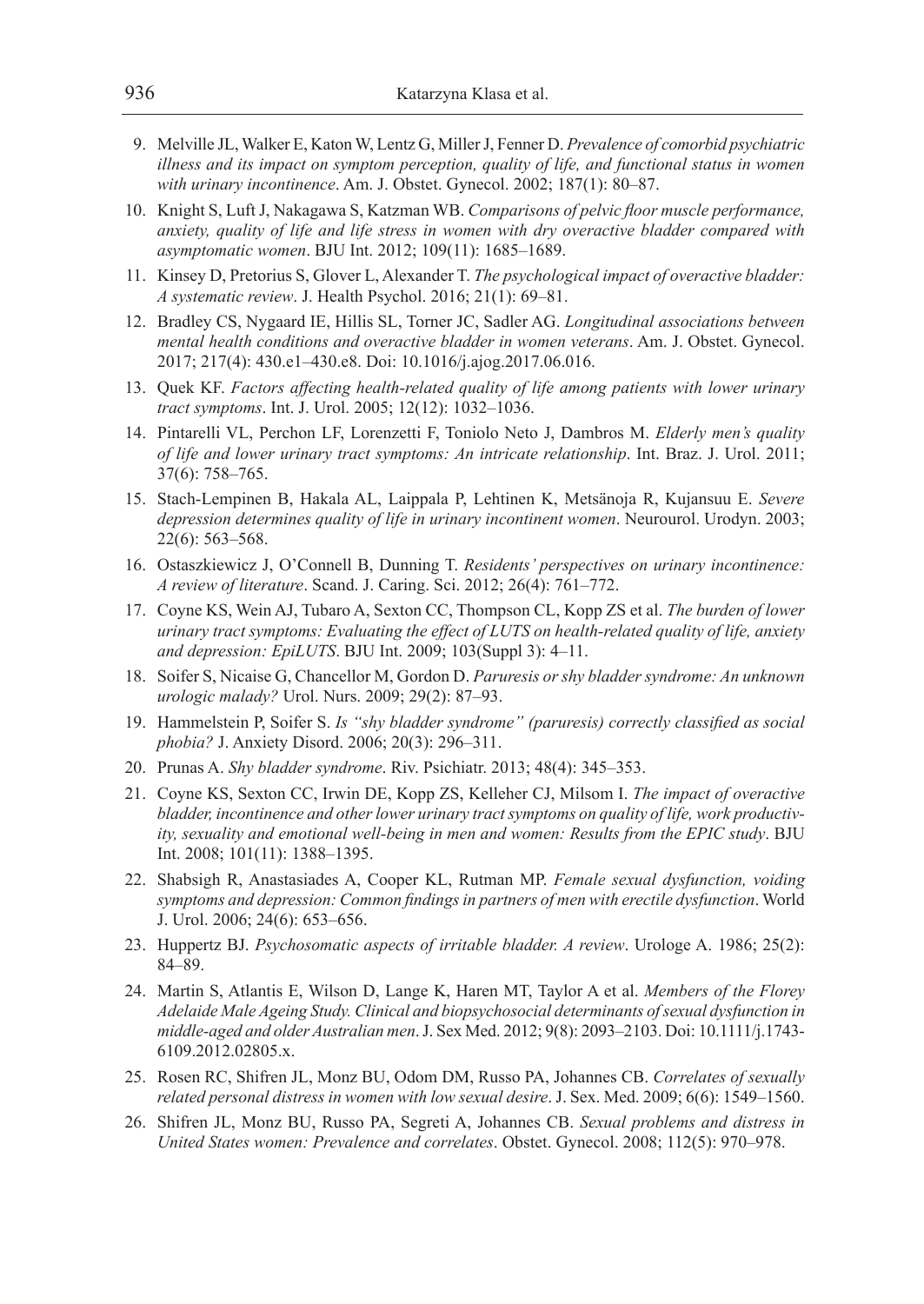- 27. Ratner ES, Erekson EA, Minkin MJ, Foran-Tuller KA. *Sexual satisfaction in the elderly female population: A special focus on women with gynecologic pathology*. Maturitas 2011; 70(3): 210–215.
- 28. Sobański JA, Skalski M, Gołąbek T, Świerkosz A, Przydacz M, Klasa K et al. *Occurrence of selected lower urinary tract symptoms in patients of a day hospital for neurotic disorders*. Psychiatr. Pol. 2016; 50(6): 1181–1205.
- 29. Skalski M, Sobański JA, Gołąbek T, Świerkosz A, Klasa K, Przydacz M et al. *Associations of selected lower urinary tract symptoms with biographical context in patients of a day hospital for neurotic disorders*. Psychiatr. Pol. 2016; 50(6): 1207–1234.
- 30. Postma R, Bicanic I, Vaart van der H, Laan E. *Pelvic floor muscle problems mediate sexual problems in young adult rape victims*. J. Sex. Med. 2013; 10(8): 1978–1987.
- 31. Hexel M, Sonneck G. *Somatoform symptoms, anxiety, and depression in the context of traumatic life experiences by comparing participants with and without psychiatric diagnoses*. Psychopathology 2002; 35(5): 303–312.
- 32. Canton G, Santonastaso P. *Psychological distress and life events in neurotic patients*. Psychopathology 1984; 17(3): 144–148.
- 33. Baldoni F, Ercolani M, Baldaro B, Trombini G. *Stressful events and psychological symptoms in patients with functional urinary disorders*. Percept. Mot. Skills. 1995; 80(2): 605–606.
- 34. Cortes E, Sahai A, Pontari M, Kelleher C. *The psychology of LUTS: ICI-RS 2011*. Neurourol. Urodyn. 2012; 31(3): 340–343. Doi: 10.1002/nau.22211.
- 35. Sobański JA, Klasa K, Müldner-Nieckowski Ł, Dembińska E, Rutkowski K, Cyranka K. *Sexual traumatic events and neurotic disorders picture – sexuality-related and sexuality-unrelated symptoms*. Psychiatr. Pol. 2013; 47(3): 411–431.
- 36. Ku JH, Jeon YS, Kim ME, Lee NK, Park YH. *Psychological problems in young men with chronic prostatitis-like symptoms*. Scand. J. Urol. Nephrol. 2002; 36(4): 296–301.
- 37. Koh JS, Ko HJ, Wang S-M, Cho KJ, Kim JC, Lee S-J et al. *The relationship between depression, anxiety, somatization, personality and symptoms of Lower Urinary Tract Symptoms suggestive of benign prostatic hyperplasia*. Psychiatry Investig. 2015; 12(2): 268–273.
- 38. Subaran RL, Talati A, Hamilton SP, Adams P, Weissman MM, Fyer AJ et al. *A survey of putative anxiety-associated genes in panic disorder patients with and without bladder symptoms*. Psychiatr. Genet. 2012; 22(6): 271–278. Doi: 10.1097/YPG.0b013e3283586248.
- 39. Sobański JA, Klasa K, Rutkowski K, Dembińska E, Müldner-Nieckowski Ł, Cyranka K. *Parental attitudes recollected by patients and neurotic disorders picture – sexuality-related and sexuality-unrelated symptoms*. Psychiatr. Pol. 2013; 47(5): 827–851.
- 40. Sobański JA, Müldner-Nieckowski Ł, Klasa K, Dembińska E, Rutkowski K, Cyranka K. *Traumatic childhood sexual events and secondary sexual health complaints in neurotic disorders*. Arch. Psychiatry Psychoth. 2013; 15(3): 19–32.
- 41. Sobański JA, Klasa K, Cyranka K, Müldner-Nieckowski Ł, Dembińska E, Rutkowski K et al. *Influence of cumulated sexual trauma on sexual life and relationship of a patient*. Psychiatr. Pol. 2014; 48(4): 739–758.
- 42. Sobański JA, Klasa K, Mielimąka M, Rutkowski K, Dembińska E, Müldner-Nieckowski Ł et al. *The crossroads of gastroenterology and psychiatry – what benefits can psychiatry provide for treatment of patients suffering from gastric symptoms*. Przegl. Gastr. 2015; 10(4): 222–228.
- 43. Perry S, McGrother CW, Turner K, Leicestershire MRC. *Incontinence Study Group. An investigation of the relationship between anxiety and depression and urge incontinence in women: development of a psychological model*. Br. J. Health Psychol. 2006; 11(Pt 3): 463–482.